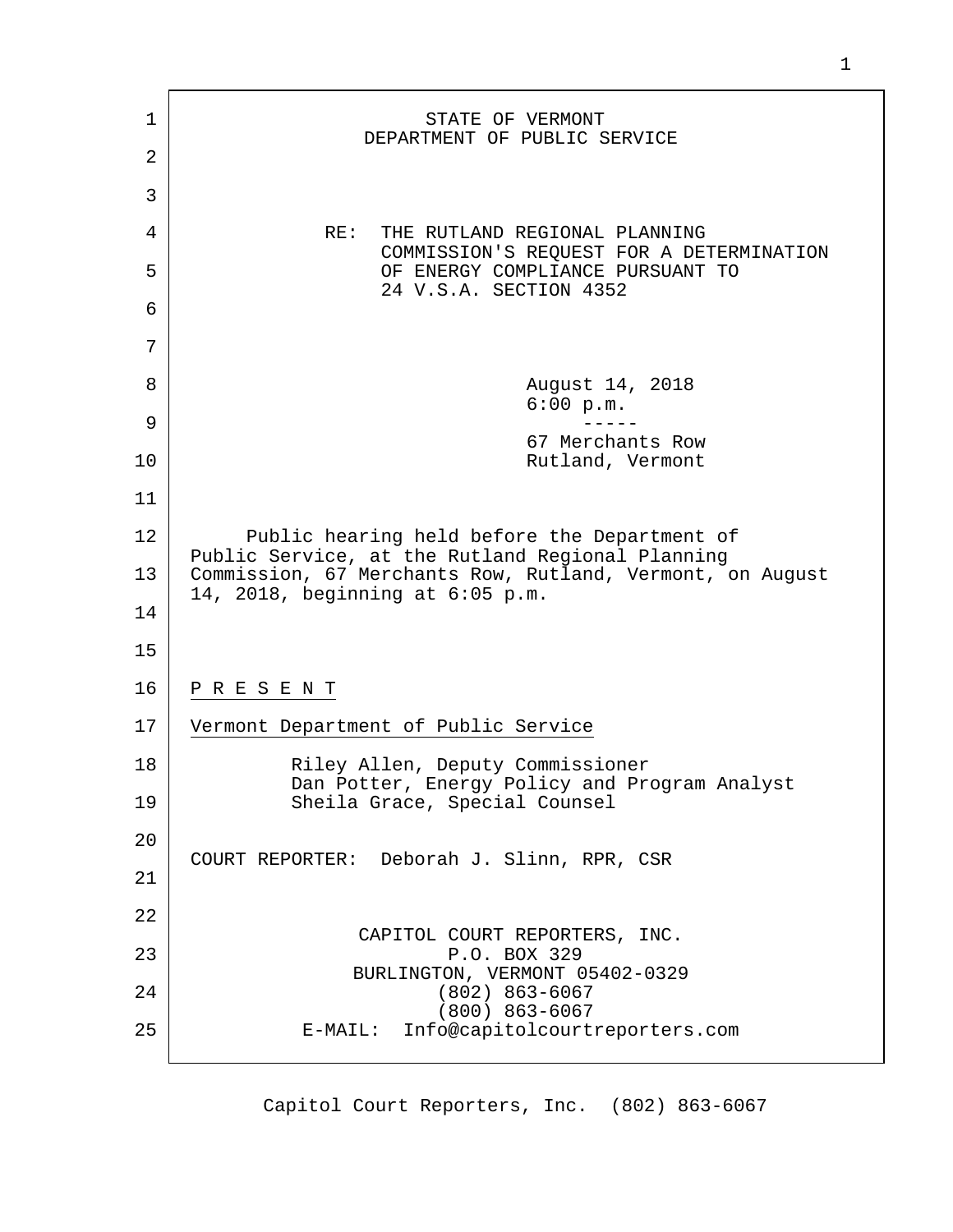| 1  | (COMMENCING AT APPROXIMATELY 6:05 p.m.)       |
|----|-----------------------------------------------|
| 2  | DEPUTY COMMISSIONER ALLEN: Good               |
| 3  | evening. Thanks for being here. This is a     |
| 4  | public hearing regarding the Rutland Regional |
| 5  | Planning Commission's request for a           |
| 6  | determination of energy compliance pursuant   |
| 7  | to Title 24 V.S.A. Section 4352.              |
| 8  | My name is Riley Allen. I'm the               |
| 9  | Deputy Commissioner of the Department of      |
| 10 | Public Service. With me is Dan Potter, an     |
| 11 | energy and policy program analyst. And        |
| 12 | Sheila Grace, who is with the public          |
| 13 | advocacy. I will start by offering some       |
| 14 | context for tonight's hearing.                |
| 15 | Act 174 created a new energy planning         |
| 16 | process in Vermont for regional planning      |
| 17 | commissions and municipalities. Pursuant to   |
| 18 | this process, the Regional Planning           |
| 19 | Commission has the option of submitting its   |
| 20 | duly adopted plan to the Commissioner of      |
| 21 | Department of Public Service, for affirmative |
| 22 | determination of compliance with the          |
| 23 | statutory standards of Section 4352.          |
| 24 | When a regional plan has received an          |
| 25 | affirmative compliance determination under    |
|    |                                               |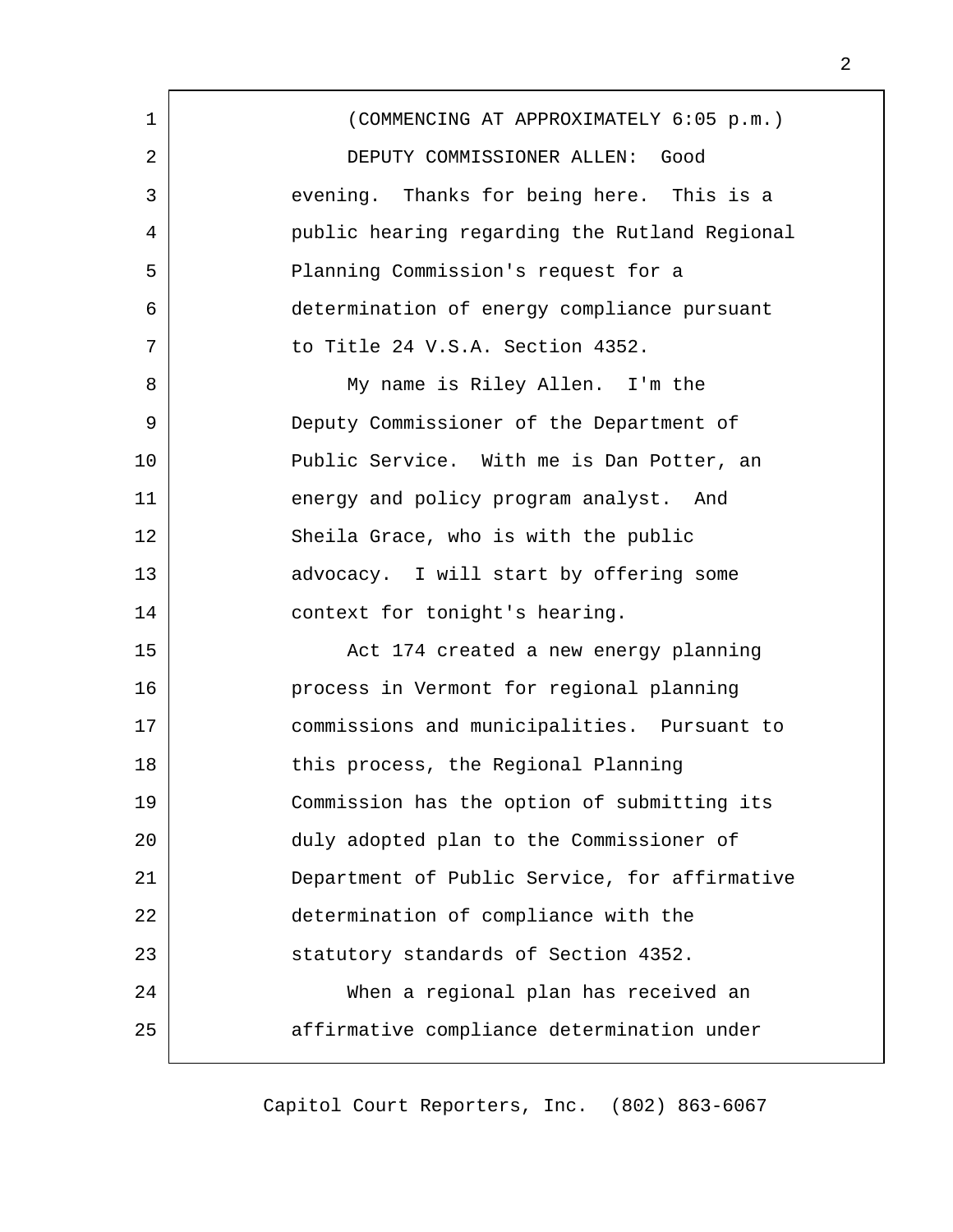| 1  | that section, the Public Utility Commission  |
|----|----------------------------------------------|
| 2  | is required to afford substantial deference  |
| 3  | in Section 248 proceedings, the land         |
| 4  | conservation measures and specific policies  |
| 5  | contained in such a plan, when reviewing any |
| 6  | proposed electric generation facility in the |
| 7  | region covered by the plan.                  |
| 8  | The purpose of this hearing is to gather     |
| 9  | input from you, the public, regarding the    |
| 10 | request for determination from the           |
| 11 | Department, that the regional plan complies  |
| 12 | with the energy plan requirements set forth  |
| 13 | in statute.                                  |
| 14 | If the Department finds the plan             |
| 15 | complies, the land conservation measures and |
| 16 | specific policies contained in the plan will |
| 17 | receive substantial deference during any     |
| 18 | Public Utility Commission siting review of   |
| 19 | any proposed electric generation facility    |
| 20 | within member towns of the Rutland Regional  |
| 21 | Planning Commission.                         |
| 22 | We've got Ed Bove --                         |
| 23 | MR. BOVE:<br>Bove.                           |
| 24 | DEPUTY COMMISSIONER ALLEN: -- the            |
| 25 | executive director of the Regional Planning  |
|    |                                              |

г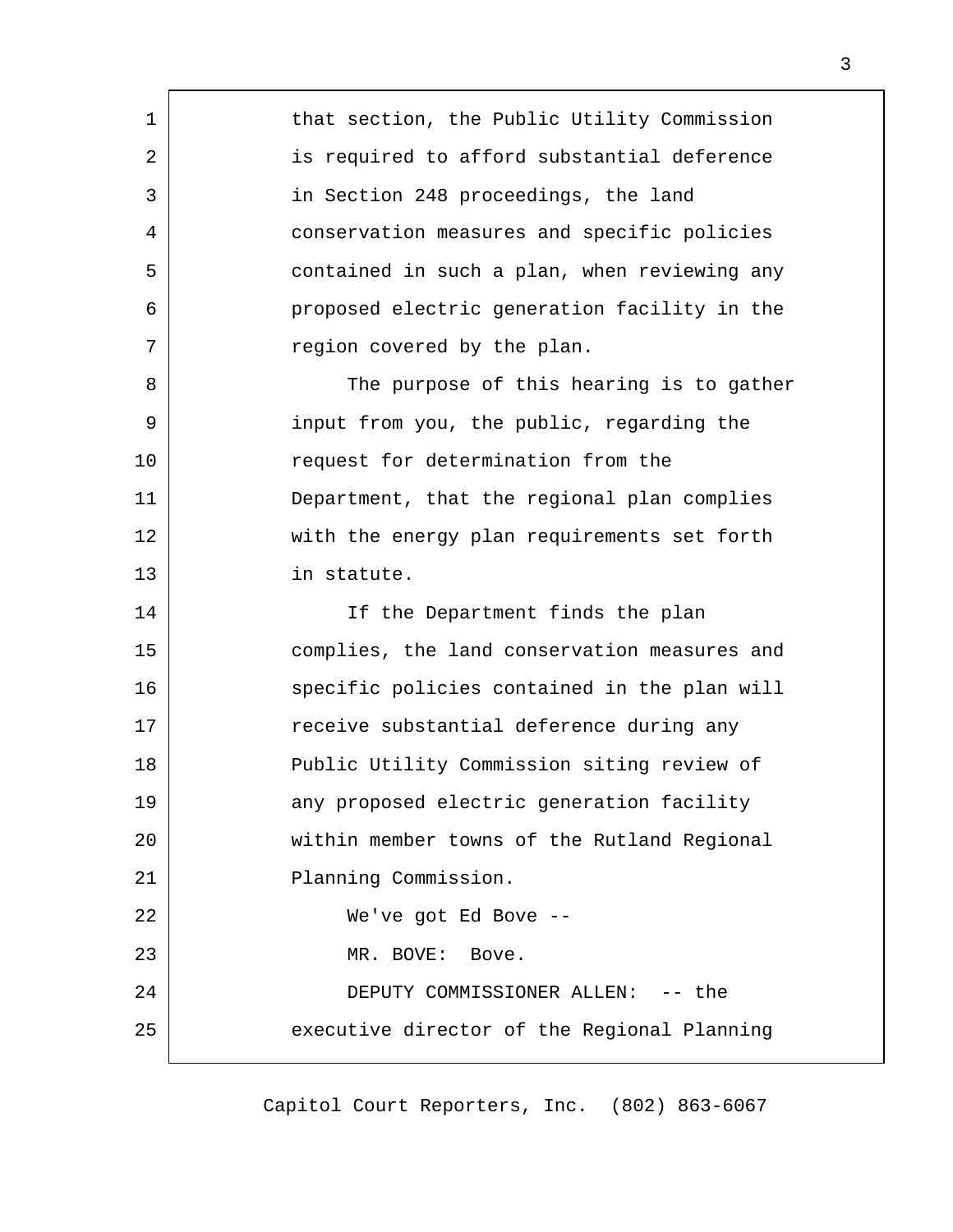| 1  | Commission, to begin this hearing with a      |
|----|-----------------------------------------------|
| 2  | brief overview of the plan; after which, we   |
| 3  | invite members of the public to provide input |
| 4  | and offer questions.                          |
| 5  | Please sign up if you haven't already.        |
| 6  | If you are going to speak, I'll run through   |
| 7  | those in order. I also encourage you to       |
| 8  | submit written comments to the Department via |
| 9  | the e-mail address                            |
| 10 | psd.planningstandards@vermont.gov. If anyone  |
| 11 | needs that e-mail address again, just let us  |
| 12 | know.                                         |
| 13 | Also, one last formality -- tonight's         |
| 14 | hearing is being transcribed by a court       |
| 15 | reporter. So when you come forth to speak,    |
| 16 | please spell out your name.                   |
| 17 | With that, I will turn it over to Ed to       |
| 18 | lead it.                                      |
| 19 | MR. BOVE: Thank you for being here            |
| 20 | tonight. There's a lot of pizza and we're     |
| 21 | billing it to Dan's office. So please eat     |
| 22 | and take some with you.                       |
| 23 | So welcome to Rutland. And again,             |
| 24 | thanks for being here for the hearing. This   |
| 25 | is an exciting day for us because we've been  |
|    |                                               |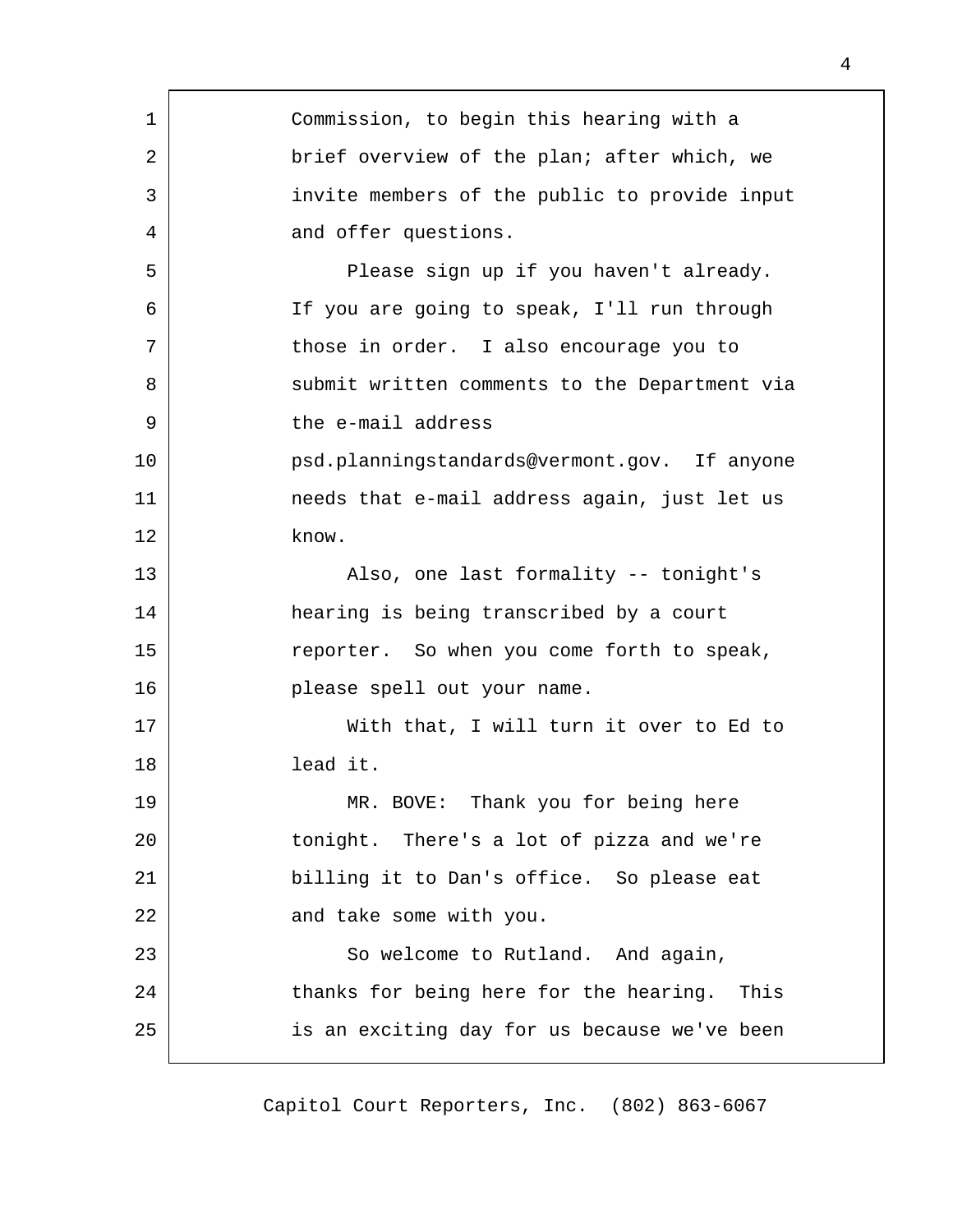working on this plan for what seems like an eternity -- years -- doing it. So what we've -- you have the plan in front of you. We've also created this little cheat sheet of the things I am going to run through right now, which is a quick overview of some highlights of the plan rather than trying to go through it in total detail.

1

2

3

4

5

6

7

8

25

So, I will run through those with you right now, and then you can probably turn it over to anyone with comments or questions from the Department. 9 10 11 12

So the highlights -- we had an energy committee formed, really for the purpose of creating this document. Eleven meetings on it over two years. Two public hearings in May and June of this year. And the plan was adopted June 19th as part of a regional plan adoption, which we did in its entirety, also incorporating some of Act 171, which is the habitat blocks in the habitat connectors language. Thirty-seven members of the public participated in the committee meetings and 13 14 15 16 17 18 19 20 21 22 23 24

the hearings. And last year, we created a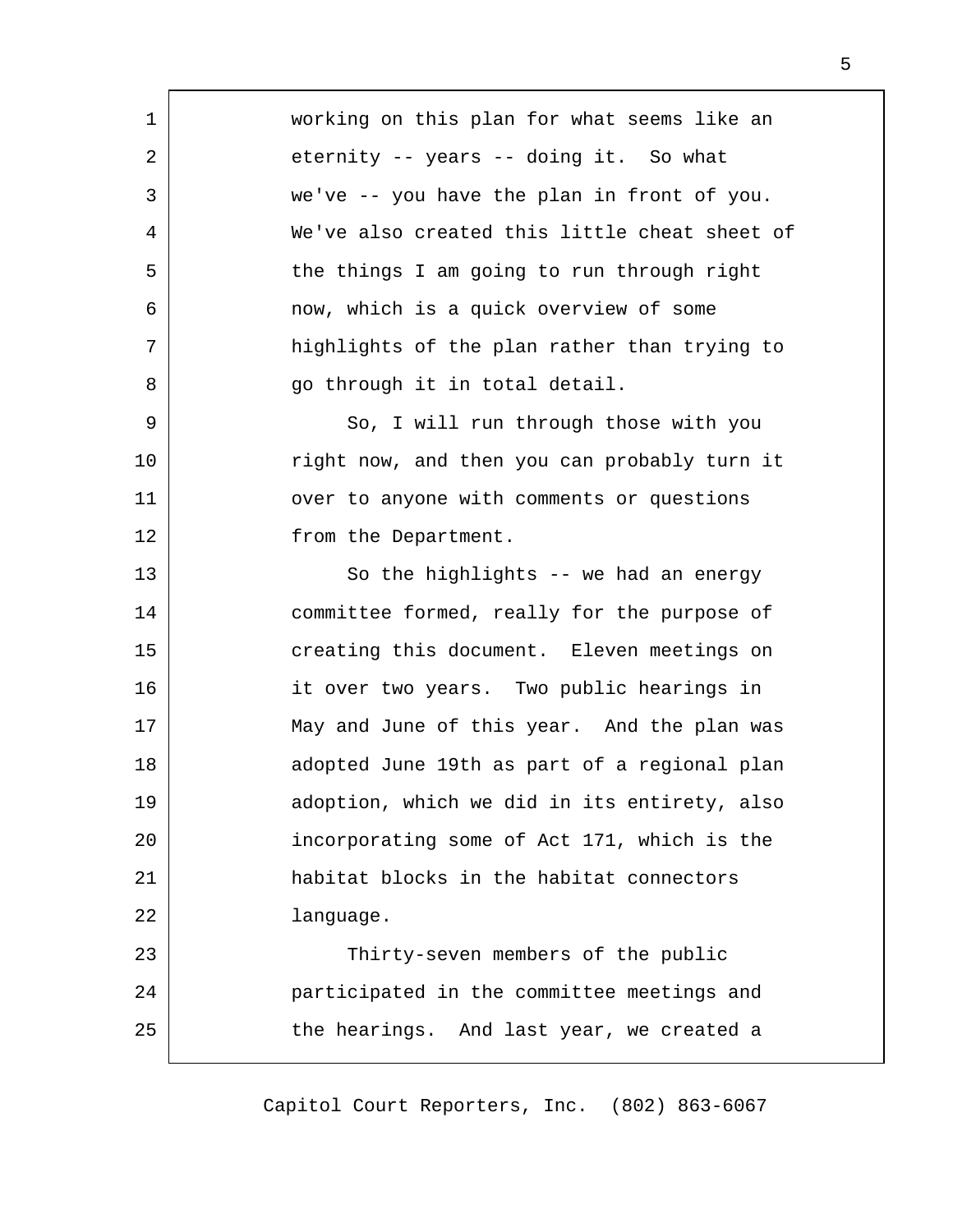| 1  | policy in our RRPC bylaws, to set the stage   |
|----|-----------------------------------------------|
| 2  | for when municipalities would bring these     |
| 3  | plans before us and how the RRPC would        |
| 4  | approve them -- again, hoping that we         |
| 5  | received the affirmative determination.       |
| 6  | Five main goals. Maintaining the land         |
| 7  | use and development patterns supported by     |
| 8  | other chapters of the regional plan in 4302.  |
| 9  | Number two, collaboration with VEIC to        |
| 10 | create an energy model identifying targets    |
| 11 | for energy conservation and renewable energy  |
| 12 | generation. The specific target of 285        |
| 13 | megawatts of renewable energy in the region.  |
| 14 | Regional resource maps, prioritizing          |
| 15 | locations for the development of future       |
| 16 | generation facilities.                        |
| 17 | And the biggest one that we do on the         |
| 18 | day-to-day level is energy guidance to our 27 |
| 19 | municipalities in the region.                 |
| 20 | So to meet those goals, some takeaways        |
| 21 | for us is that here at the region, we         |
| 22 | definitely embody the compact centers         |
| 23 | surrounded by rural countryside and working   |
| 24 | lands, and we prefer both rural-residential,  |
| 25 | again combined with mixed-use centers.        |
|    |                                               |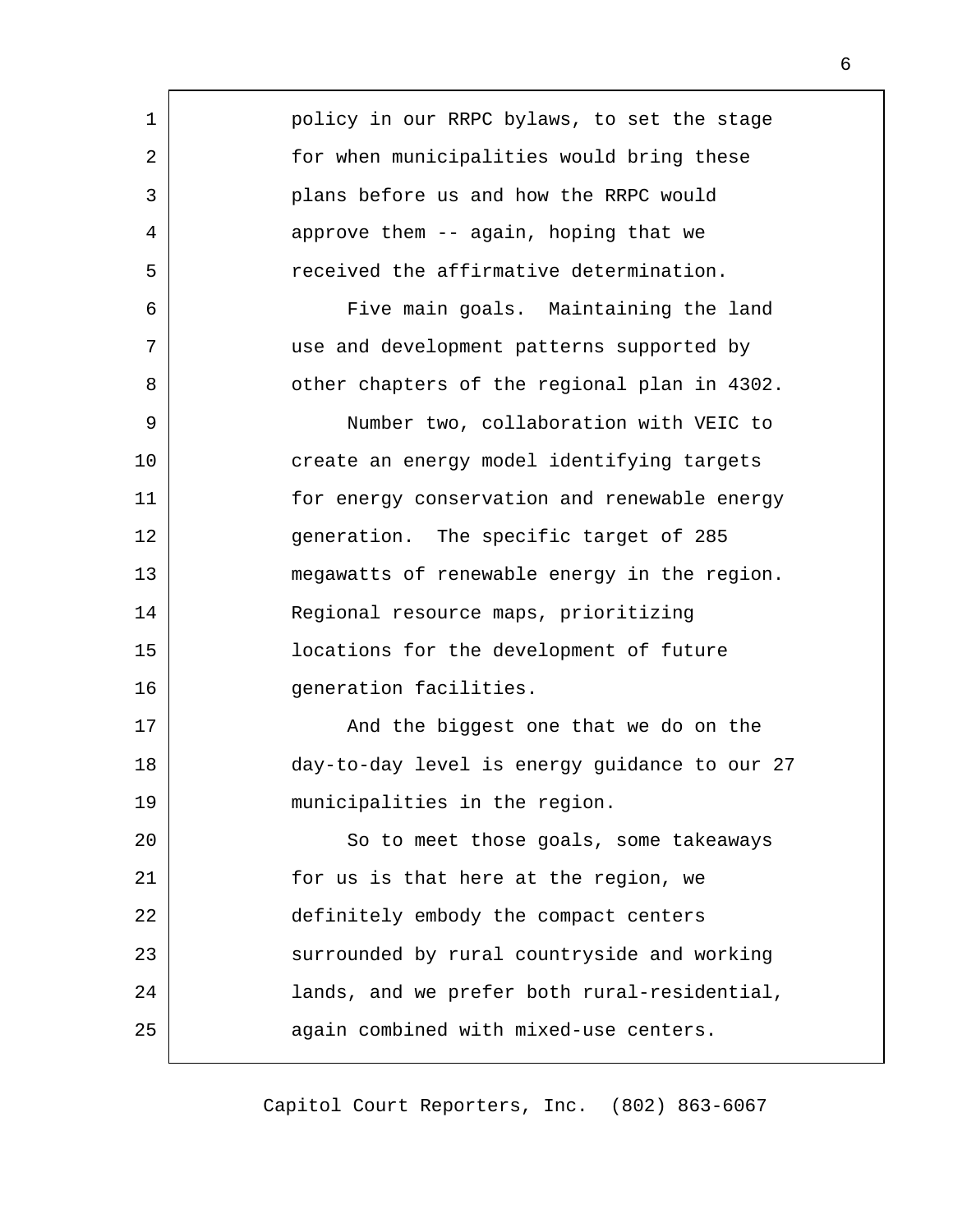We have a lot of broadband down here. Some of our towns have incredible broadband space. So we will plan on using that for connections to promote telecommuting, and again, reduce some of the strain on the transportation sector, and to ensure VEIC's models, the conservation factor, as well as fuel-switching targets, are not forgotten. So the plan itself outlines 33 specific actions, and there is also an implementation table that is part of the plan, which implements the energy chapter as well as the other chapters that are in the plan. Mapping, we've mapped the resource areas, but, however, we've -- deferring to municipalities for more specific localized maps. It's incredibly difficult to do that on a regional scale. And by not having a regional map of preferred areas, you will see from the plan, we put that into text form of preferred sites of where to and where to not site some of the generation facilities.

1

2

3

4

5

6

7

8

9

10

11

12

13

14

15

16

17

18

19

20

21

22

23

24

25

And the reasoning, again, is because it's incredibly difficult at the regional scale, to map that, but also it gives our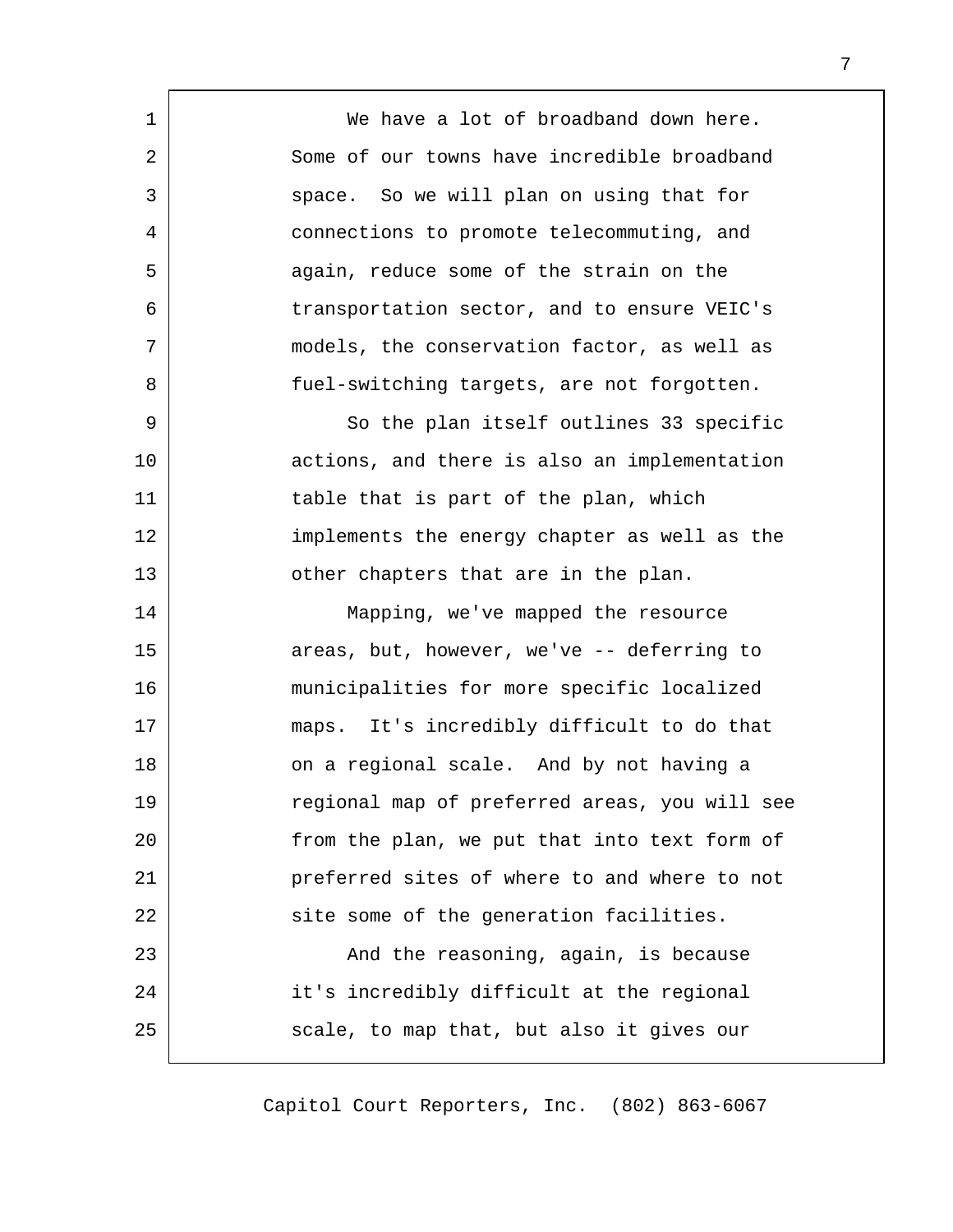| 1  | committee, the regional committee, which      |
|----|-----------------------------------------------|
| 2  | reviews Section 248 applications, the ability |
| 3  | to decide per project on a case-by-case       |
| 4  | basis, rather than locking it into a map.     |
| 5  | We've also, in the mapping, followed the      |
| 6  | consensus of many of our towns, that          |
| 7  | development should be limited in natural      |
| 8  | resource and mountainous areas -- protecting  |
| 9  | those -- because those areas are also         |
| 10 | protected from other development, other       |
| 11 | commercial and residential development in the |
| 12 | region. So it's not just energy generation    |
| 13 | that's targeted, it's really everything in    |
| 14 | those areas, we want to avoid.                |
| 15 | And finally, some other guidance to           |
| 16 | municipalities is in the region, especially   |
| 17 | here, there is a very strong localized push   |
| 18 | to keep localized control. So we try to work  |
| 19 | from bottom up rather than top down, whenever |
| 20 | we can.                                       |
| 21 | Macro and micro scale limitations to          |
| 22 | implement the plan, knowing that we can't     |
| 23 | change federal policy and we also can't       |
| 24 | control technology and what's ten years down  |
| 25 | the road. And helping to take the lead in     |
|    |                                               |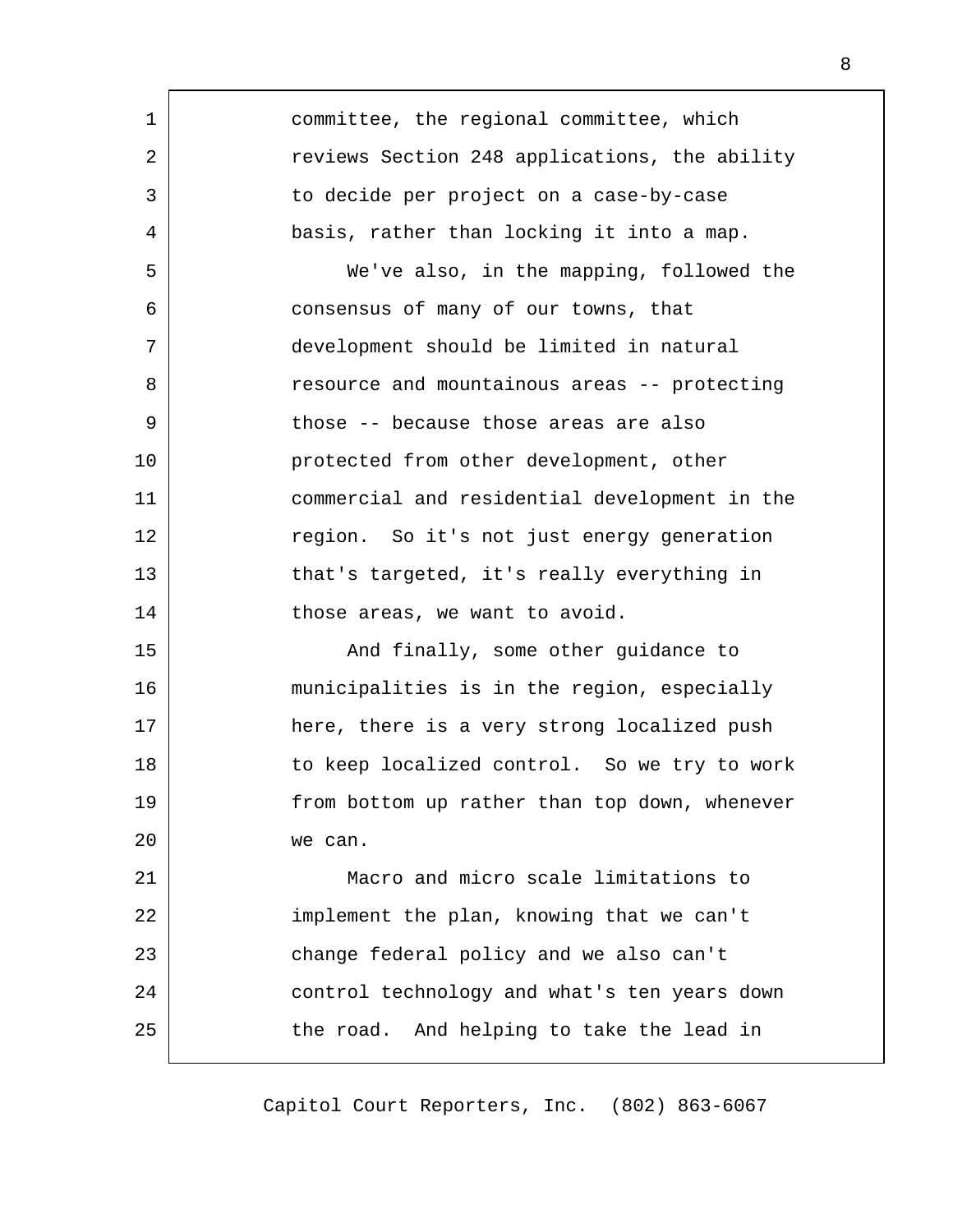| 1  | outreach on fossil fuel suppliers and helping |
|----|-----------------------------------------------|
| 2  | them transition to more renewable fuels.      |
| 3  | DEPUTY COMMISSIONER ALLEN: Okay. Thank        |
| 4  | you very much, Mr. Bove. So with that, I      |
| 5  | will just open it up for comments. I just,    |
| 6  | if I could, just ask a couple of questions.   |
| 7  | So you're offering specific strategies        |
| 8  | to achieve the energy goals, and you have     |
| 9  | identified at least a target of 285 megawatts |
| 10 | renewable energy. I assume that's             |
| 11 | predominantly solar?                          |
| 12 | MR. BOVE: Yes, and it's $-$ yeah.             |
| 13 | DEPUTY COMMISSIONER ALLEN: So how did         |
| 14 | you arrive at the energy and capacity targets |
| 15 | that you said, at a high level?               |
| 16 | MR. BOVE: Well, first of all, I want          |
| 17 | to -- David Mills and Annette Smith are on    |
| 18 | the energy committee. Barbara Noyes Pulling,  |
| 19 | staff here. So she also can chime in on some  |
| 20 | of these answers. So it's not just me.        |
| 21 | How did we arrive at the 285 figure?          |
| 22 | DEPUTY COMMISSIONER ALLEN:<br>Yes.            |
| 23 | MR. BOVE: I think we were given that          |
| 24 | from you.                                     |
| 25 | MR. MILLS: Wasn't it the lead modeling?       |
|    |                                               |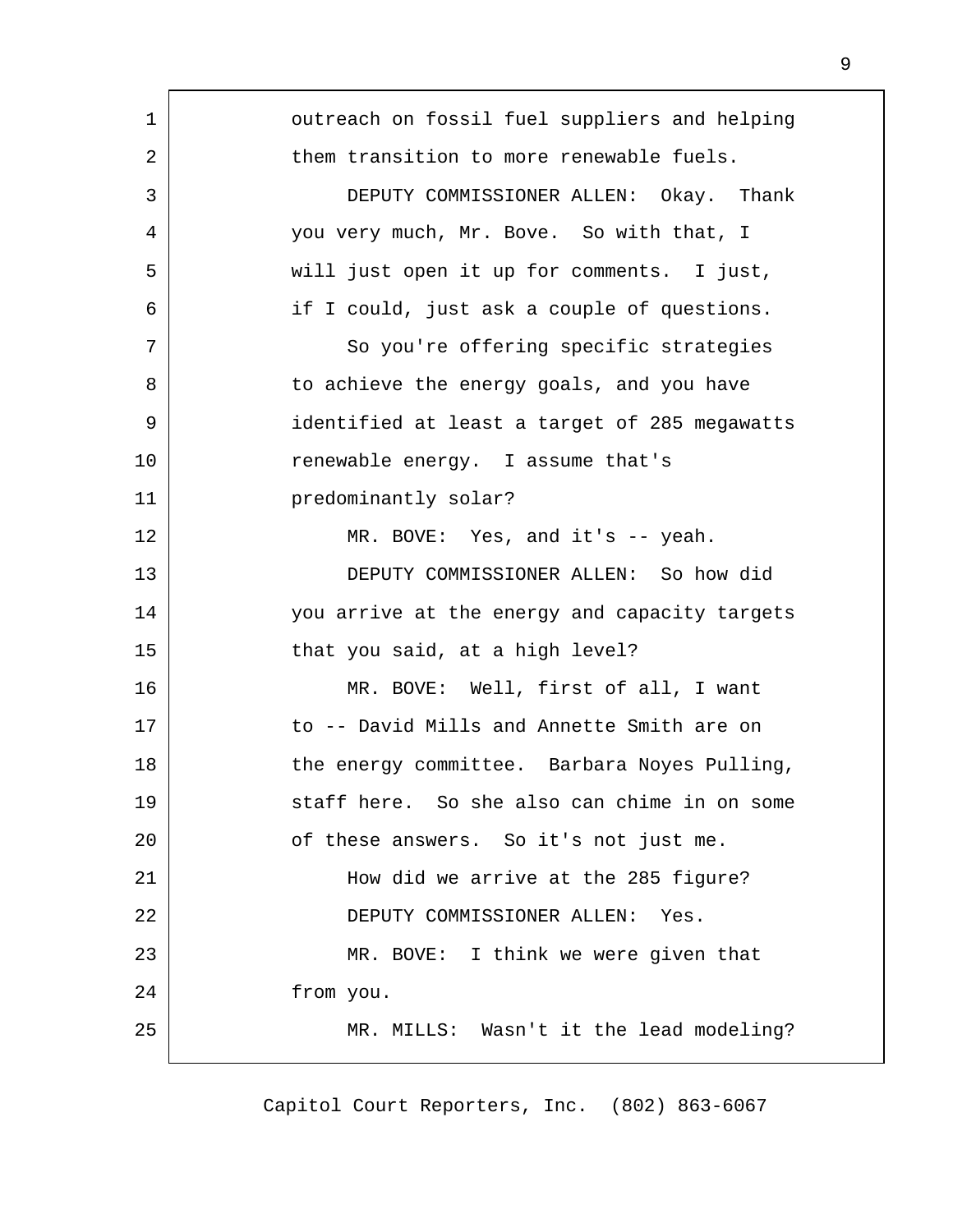| 1  | MR. BOVE: Yes.                                |
|----|-----------------------------------------------|
| 2  | MR. MILLS: The lead modeling is what          |
| 3  | gave us that figure.                          |
| 4  | DEPUTY COMMISSIONER ALLEN: Okay.              |
| 5  | MR. BOVE: We provided some guidance.          |
| 6  | The regional planning commissions choose to   |
| 7  | adopt it or not. I think that's probably      |
| 8  | where that figure came from.                  |
| 9  | MS. NOYES PULLING: And we did play with       |
| 10 | the numbers a little bit as far as which type |
| 11 | of generation it would be. So we skewed it    |
| 12 | more. There was one number overall, and we    |
| 13 | skewed it to solar --                         |
| 14 | DEPUTY COMMISSIONER ALLEN: Okay.              |
| 15 | MS. NOYES PULLING: -- and mostly ground       |
| 16 | mounted and roof mounted, as opposed to       |
| 17 | industrial scale.                             |
| 18 | DEPUTY COMMISSIONER ALLEN: I'm assuming       |
| 19 | that the number you have probably given was   |
| 20 | the energy number, that 387,000               |
| 21 | megawatt-hours.                               |
| 22 | MR. POTTER: And the worksheet that we         |
| 23 | provided included some conversion factors     |
| 24 | based on different capacity factors for       |
| 25 | renewable generation facilities.              |
|    |                                               |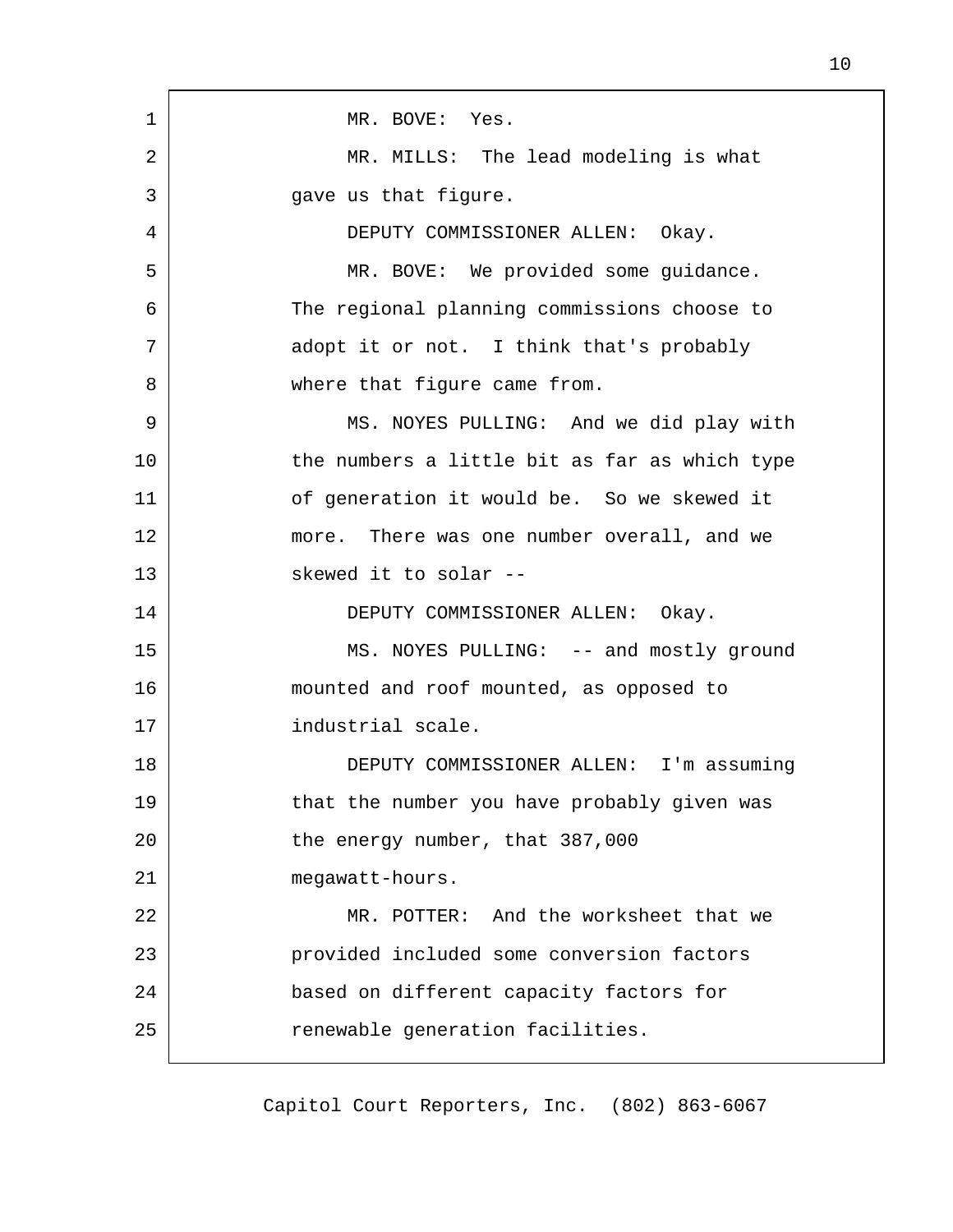| 1  | DEPUTY COMMISSIONER ALLEN: Now, I see             |
|----|---------------------------------------------------|
| 2  | you made reference to electric charging           |
| 3  | stations, and it looks like providing             |
| 4  | charging stations at prominent locations in       |
| 5  | municipal parking lots.                           |
| 6  | Did the plan give much consideration of           |
| 7  | ideal or appropriate locations beyond             |
| 8  | municipal parking lots?                           |
| 9  | MR. BOVE: We identified impervious                |
| 10 | surfaces throughout the plan, as a preferred      |
| 11 | area, which I think we broadly left open.<br>- So |
| 12 | it could be a parking lot, a rooftop. It          |
| 13 | could be, you know, a sure pack, you know,        |
| 14 | that's starting to disturb.                       |
| 15 | MS. NOYES PULLING: And I think we                 |
| 16 | looked at, more or less, the low hanging          |
| 17 | fruit, and looked at municipal and maybe          |
| 18 | state-owned properties for charging stations,     |
| 19 | park-and-rides and places like that, as a         |
| 20 | starter --                                        |
| 21 | DEPUTY COMMISSIONER ALLEN: Okay.                  |
| 22 | MS. NOYES PULLING: -- location.                   |
| 23 | DEPUTY COMMISSIONER ALLEN: Okay. So I             |
| 24 | will turn it over to David Mills.                 |
| 25 | MR. MILLS: At this point, I'm good.               |
|    |                                                   |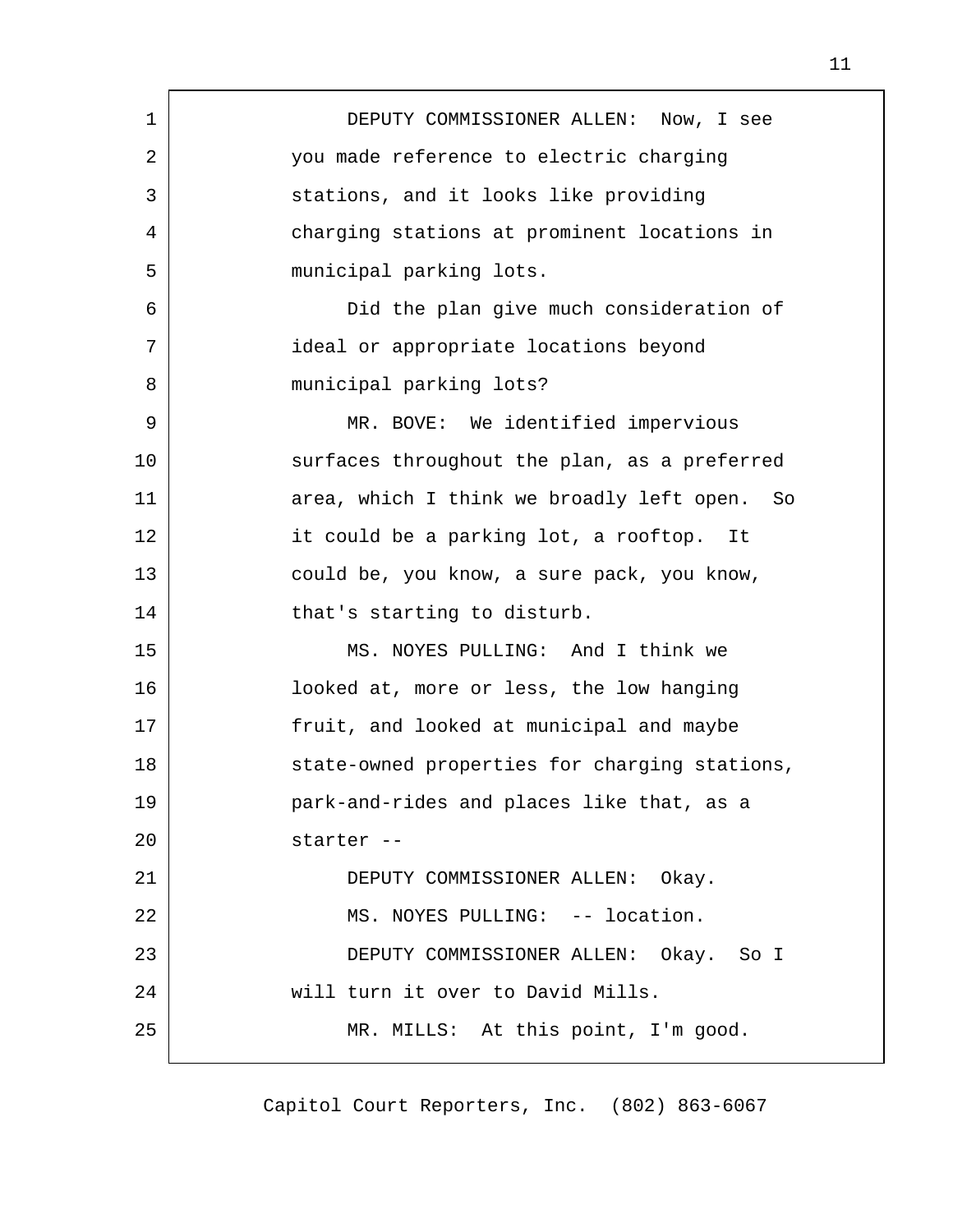| 1  | DEPUTY COMMISSIONER ALLEN: Okay.             |
|----|----------------------------------------------|
| 2  | Laura MacLachlan?                            |
| 3  | MS. MacLACHLAN: Hi. So I guess a             |
| 4  | comment that I want to make -- one, I work   |
| 5  | for an organization that is a partner, that  |
| 6  | could support your energy plan. That's why   |
| 7  | I'm here.                                    |
| 8  | So I work for the Vermont Energy             |
| 9  | Education Program, and I work with K to      |
| 10 | twelve schools around the region. And as an  |
| 11 | example, one of the projects that we're      |
| 12 | working on is helping to map where those     |
| 13 | renewable resource energies are.             |
| 14 | Like we work with students to actually       |
| 15 | collaborate with the dashboard, and actually |
| 16 | helping find out where those renewable       |
| 17 | resources are in their local communities.    |
| 18 | Great project for kids.                      |
| 19 | But I also have a question, and that is,     |
| 20 | why did you decide to do a limited focus on  |
| 21 | small wind?                                  |
| 22 | MR. BOVE: I think --                         |
| 23 | MS. SMITH: Would you like me to answer       |
| 24 | that?                                        |
| 25 | MR. BOVE:<br>Sure.                           |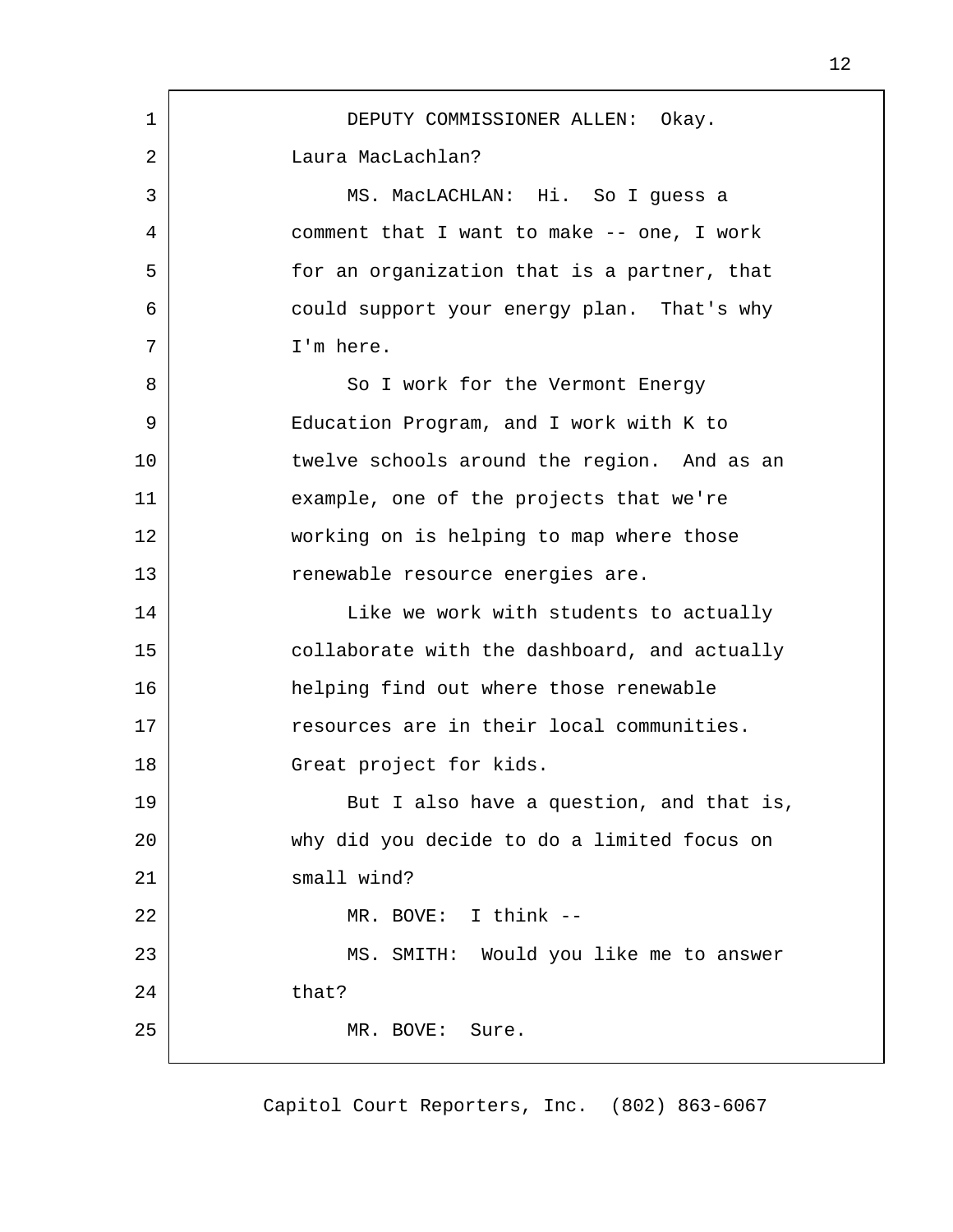| $\mathbf 1$ | MS. SMITH: The Rutland region has             |
|-------------|-----------------------------------------------|
| 2           | limited industrial wind resources. The best   |
| 3           | areas are Green Mountain National Forest, a   |
| 4           | large area in Ira that has also already been  |
| 5           | proposed for a wind project, and conserved    |
| 6           | and State owned.                              |
| 7           | And so this region has actually seen 100      |
| 8           | megawatts of proposed wind development that   |
| 9           | created a great deal of controversy because   |
| 10          | of the really unique natural resources we     |
| 11          | have.                                         |
| 12          | Wherein the Taconic Mountains and the         |
| 13          | Green Mountains -- and so many of             |
| 14          | Green Mountains are already in the forest,    |
| 15          | the national forest. And when we looked at    |
| 16          | the maps, once you add in all of the relevant |
| 17          | constraints, there's practically nothing      |
| 18          | left.                                         |
| 19          | And because of the education that a lot       |
| 20          | of commissioners have had surrounding the     |
| 21          | issues that have happened elsewhere -- for    |
| 22          | instance, the noise -- it's not really        |
| 23          | possible in this region to site big wind on   |
| 24          | ridge lines, for all those reasons.           |
| 25          | So it was a very, you know, thorough          |
|             |                                               |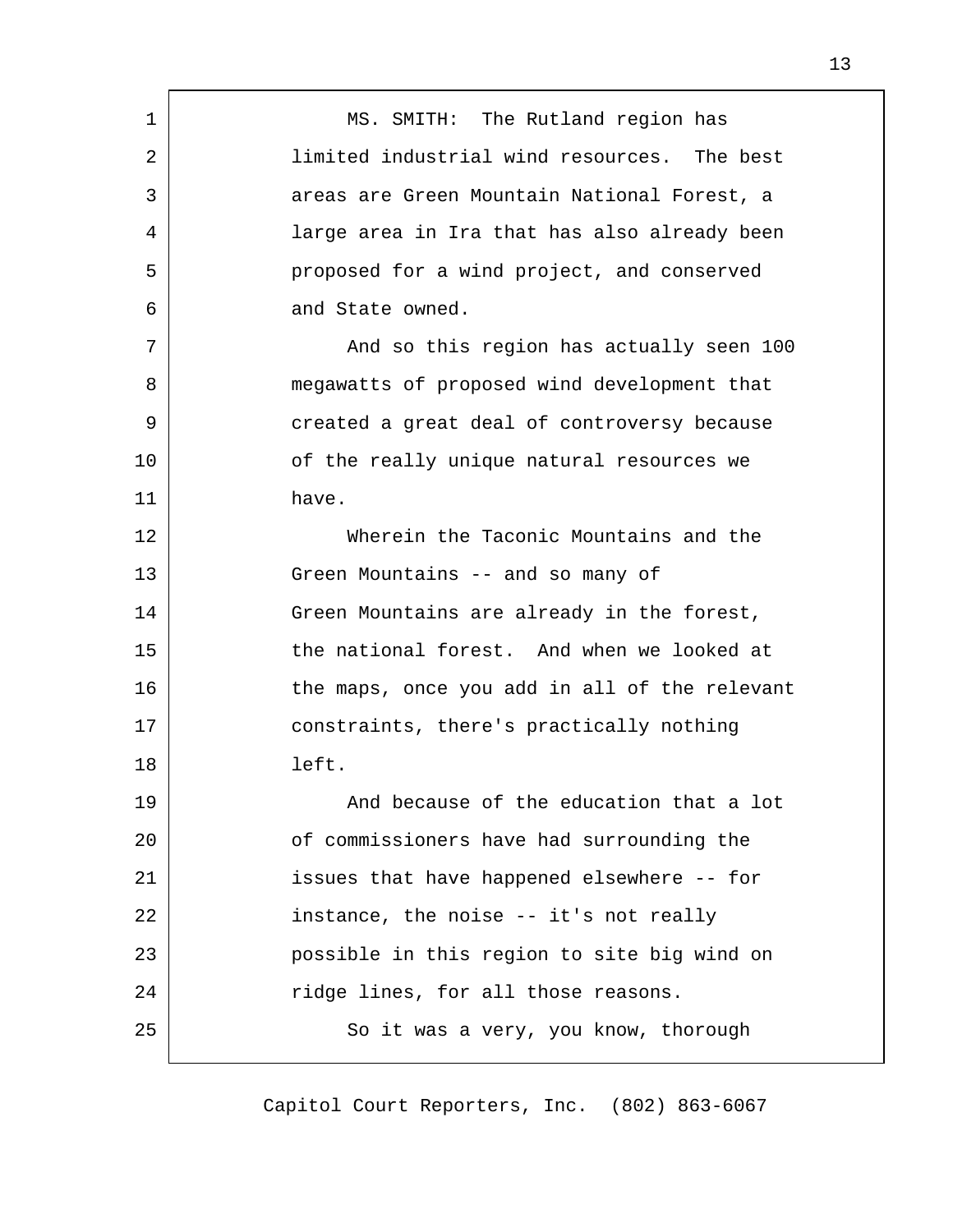| 1  | discussion in terms of looking at what's      |
|----|-----------------------------------------------|
| 2  | happened here. We are kind of unique in       |
| 3  | having had two industrial wind projects       |
| 4  | proposed. One involved seven towns; one       |
| 5  | involved four towns, including Pittsford,     |
| 6  | where David is from.                          |
| 7  | Extremely disruptive and contentious,         |
| 8  | both of which were defeated. And one of the   |
| 9  | big reasons is the natural resource issues    |
| 10 | and the other is the noise, and seeing what's |
| 11 | happened elsewhere.                           |
| 12 | So people are good with small wind, and       |
| 13 | for a variety of reasons that just are not    |
| 14 | appropriate sites for big wind, either        |
| 15 | because of the wildlife and ecosystem issues, |
| 16 | or because of the population around these     |
| 17 | mountains.                                    |
| 18 | MS. MacLACHLAN: So I actually asked why       |
| 19 | there isn't more small wind proposals         |
| 20 | actually in the plan. So the plan is very     |
| 21 | heavy on solar, which is not -- in order to   |
| 22 | support the solar, you need to actually have  |
| 23 | some sort of storage capacities because they  |
| 24 | are not -- solar isn't available 24/7.        |
| 25 | So small wind can be an answer because        |
|    |                                               |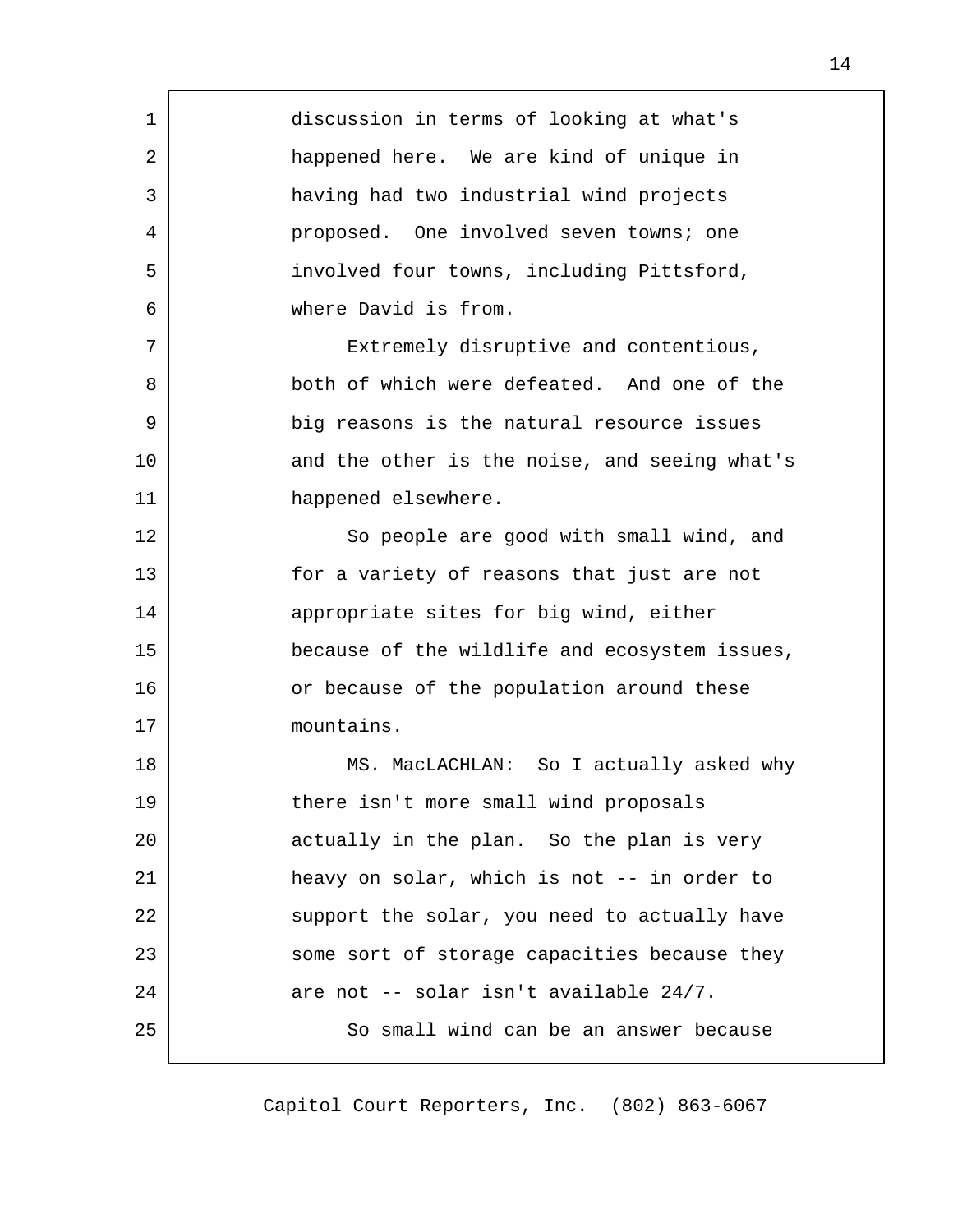| 1  | it doesn't have to be placed on ridge lines   |
|----|-----------------------------------------------|
| 2  | and things like that. So I guess that was     |
| 3  | one of my questions.                          |
| 4  | MS. SMITH: I don't think there's any          |
| 5  | bias against small wind.                      |
| 6  | MR. BOVE: No, I think it's encouraged.        |
| 7  | MS. MacLACHLAN: It's got a very small         |
| 8  | piece of the pie, but --                      |
| 9  | MR. BOVE: I think it was hard to              |
| 10 | quantify on those charts, how much that could |
| 11 | contribute.                                   |
| 12 | MS. SMITH: We actually wanted to do a         |
| 13 | map showing small wind sites, and we couldn't |
| 14 | figure out how to do it.                      |
| 15 | MR. BOVE: Right.                              |
| 16 | MS. MacLACHLAN: It's definitely a             |
| 17 | localized, but -- and so that answers my      |
| 18 | question because I wasn't sure if you were    |
| 19 | closing the door to small wind and limiting   |
| 20 | it, or making it an opportunity.              |
| 21 | Because small wind is a great partner         |
| 22 | with solar, or can be a great partner.<br>And |
| 23 | the technology with small wind has actually   |
| 24 | gotten really incredible and, you know,       |
| 25 | creates a lot of energy, so --                |
|    |                                               |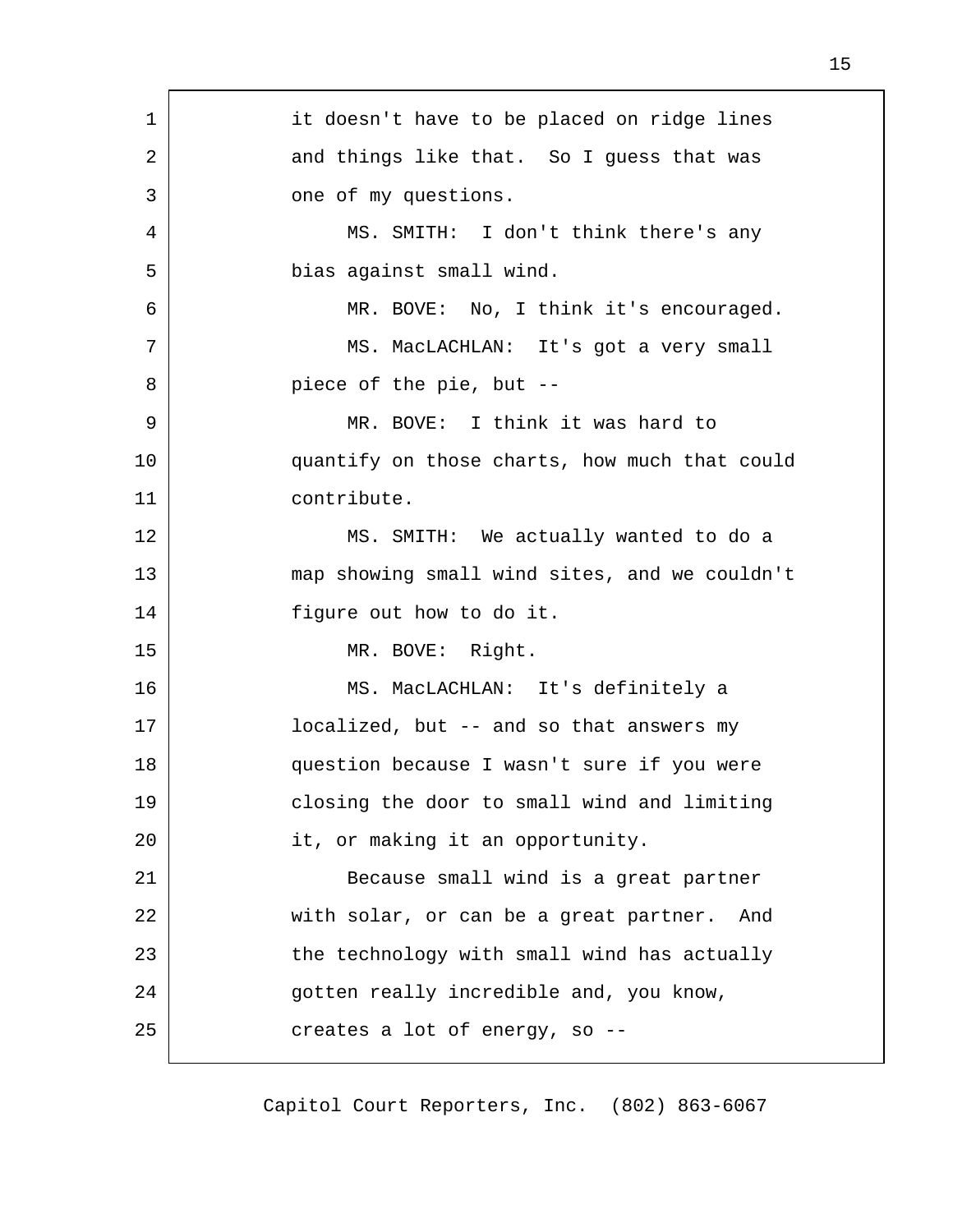| $\mathbf 1$ | MS. NOYES PULLING: I would like to add        |
|-------------|-----------------------------------------------|
| 2           | something. We view this plan as a start, as   |
| 3           | something to get going with, and that we'll   |
| 4           | be revisiting at least every eight years.     |
| 5           | So as the technology changes for wind or      |
| 6           | solar, whatever, and we need to adjust the    |
| 7           | numbers, the proportion of the target -- we   |
| 8           | see that as happening a number of times down  |
| 9           | the road because things are changing, whether |
| 10          | it's politics or technology.                  |
| 11          | MS. MacLACHLAN: Great, thank you.             |
| 12          | DEPUTY COMMISSIONER ALLEN: Okay.              |
| 13          | Annette, did you want to offer any            |
| 14          | comments?                                     |
| 15          | MS. SMITH: I think the only thing I           |
| 16          | would like to point out to you is that this   |
| 17          | plan -- and I'm not sure what page it's on -- |
| 18          | contains data on the -- I think it's just     |
| 19          | electricity, but the consumption by town.     |
| 20          | And I'm not sure that that's something that   |
| 21          | you have seen in other plans.                 |
| 22          | What page is that on, Barbara?                |
| 23          | MS. NOYES PULLING: Eight and nine.            |
| 24          | MS. SMITH: But it's a very interesting        |
| 25          | graphic, and I think something that's very    |
|             |                                               |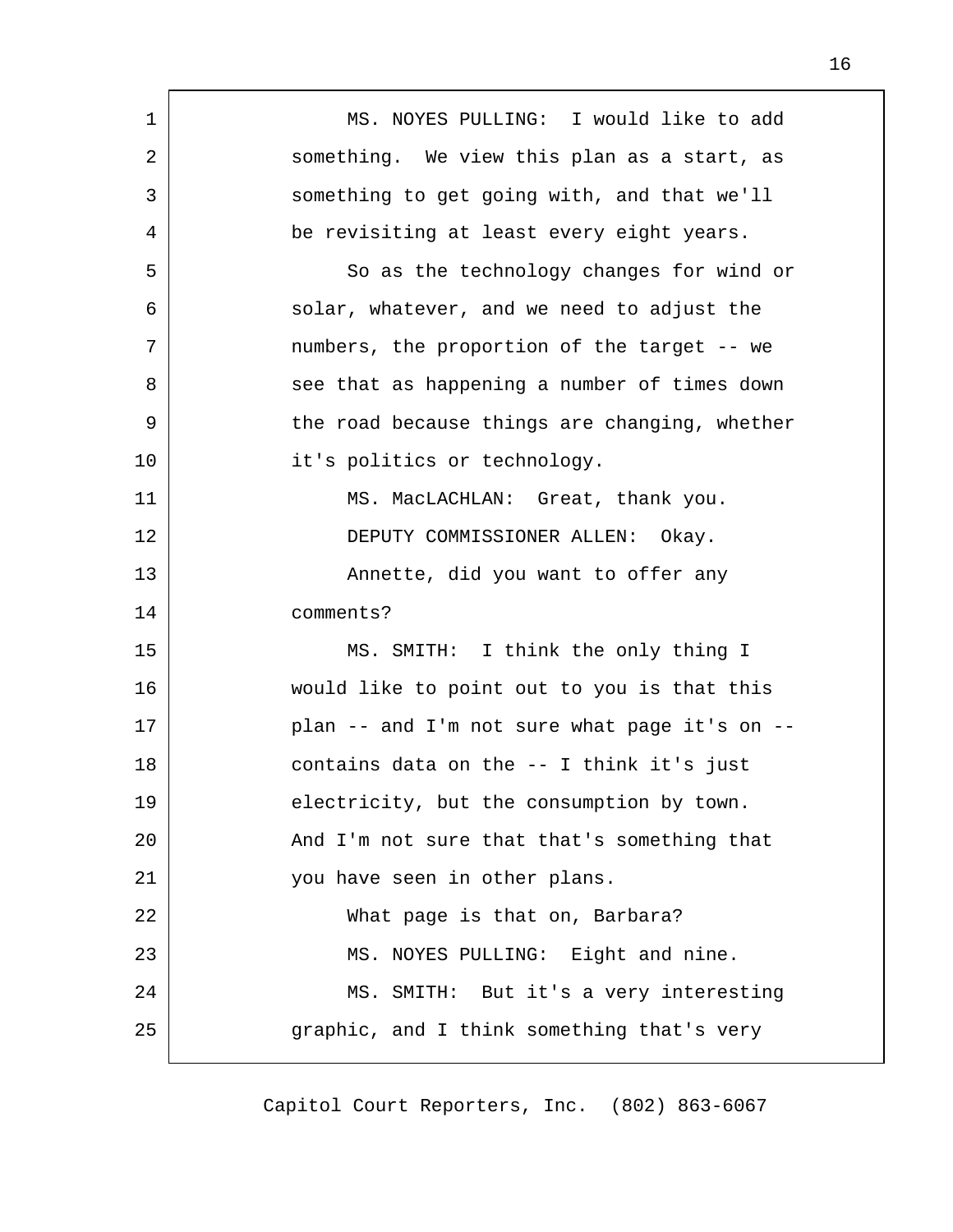worthwhile in the context of energy planning. It also highlights some of the challenges that we face as a region, where we are close to Killington ski area, which is a major user, and to Omya and Pittsford, which is a major user, and to GE in Rutland Town. And so we have some very large consumers of electricity in the region, and then we have towns that use very little. So I just wanted to point that out to you, that I'm not sure that you are seeing that in other towns. But I appreciate that we were able to get the data to put it in, because this is the kind of information that is very helpful in trying to figure out how to do energy planning. DEPUTY COMMISSIONER ALLEN: Yeah, that is interesting. I assume you just approached your local utility to get this information, or how do you come by this information? MS. NOYES PULLING: All of the RPCs, through some sort of arrangement with Efficiency Vermont. And we'll be able to get it every year from now on -- DEPUTY COMMISSIONER ALLEN: Right. MS. NOYES PULLING: -- as I understand. 1 2 3 4 5 6 7 8 9 10 11 12 13 14 15 16 17 18 19 20 21 22 23 24 25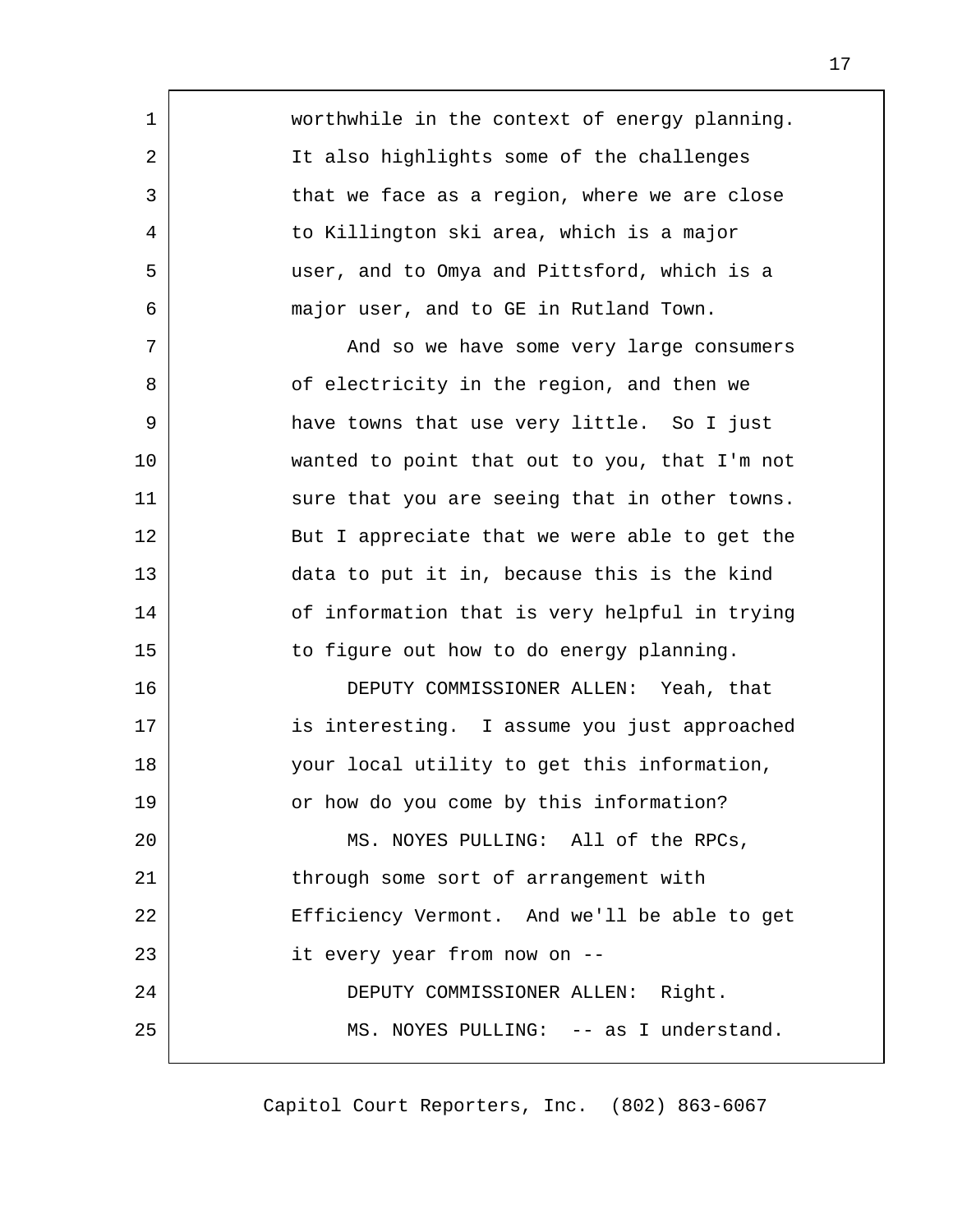| 1  | DEPUTY COMMISSIONER ALLEN: Yeah.              |
|----|-----------------------------------------------|
| 2  | MS. NOYES PULLING: They have been very        |
| 3  | helpful and very easy to work with.           |
| 4  | MS. SMITH: So, for instance, my town          |
| 5  | has the largest underground marble quarry in  |
| 6  | the world, and it's served by one             |
| 7  | transmission line.                            |
| 8  | And as we look at our town in a sort of       |
| 9  | prescribed amount -- and this is a            |
| 10 | consideration that's happened in other        |
| 11 | towns -- is Pittsford responsible for all the |
| 12 | power for Omya? Is Killington responsible     |
| 13 | for all of the power for Killington ski area? |
| 14 | Or is Danby responsible for putting up enough |
| 15 | renewables to serve that quarry?              |
| 16 | So, it's a good take-off point to             |
| 17 | understand the details of industrial,         |
| 18 | commercial and residential uses in the        |
| 19 | region.                                       |
| 20 | DEPUTY COMMISSIONER ALLEN: Okay.              |
| 21 | Thanks for highlighting that.                 |
| 22 | MR. MILLS: I think to add to that, what       |
| 23 | we decided in this plan was, rather that      |
| 24 | making Danby or Pittsford make up that, that  |
| 25 | we divided it between all the towns and       |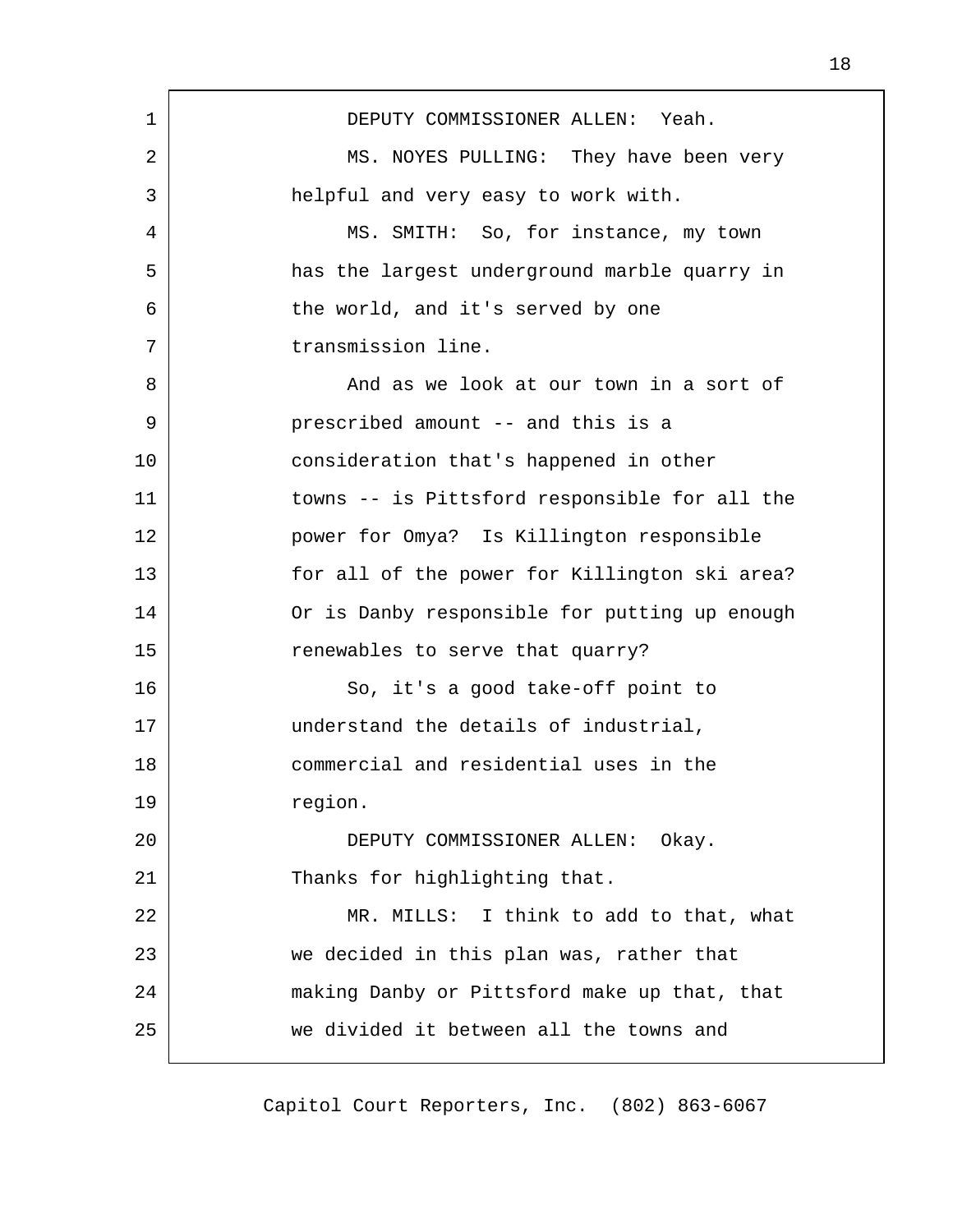| 1  | shared it between all the towns rather than  |
|----|----------------------------------------------|
| 2  | giving one specific town that used a lot --  |
| 3  | having to, you know, make the whole thing    |
| 4  | solar panels, we spread it around.           |
| 5  | DEPUTY COMMISSIONER ALLEN: Thanks.           |
| 6  | MS. SMITH: The other challenge that we       |
| 7  | face as part of this planning process, is    |
| 8  | understanding the grid issues and the        |
| 9  | capacity on the grid.                        |
| 10 | So again, as an example, my town has a       |
| 11 | very small amount of three-phase power, all  |
| 12 | right next to Route 7. And it's a town that  |
| 13 | has mountainous terrain. The majority of the |
| 14 | town is not next to Route 7 --               |
| 15 | DEPUTY COMMISSIONER ALLEN: Right.            |
| 16 | MS. SMITH: -- and there is no                |
| 17 | three-phase power. So these are the kind of  |
| 18 | issues that we need more help from utilities |
| 19 | in understanding how to do integration.      |
| 20 | DEPUTY COMMISSIONER ALLEN: Well, I           |
| 21 | mean, just on that, you know, Green Mountain |
| 22 | Power actually has some pretty good mapping  |
| 23 | resources available online. They do actually |
| 24 | provide access to the location of all their  |
| 25 | three-phase --                               |
|    |                                              |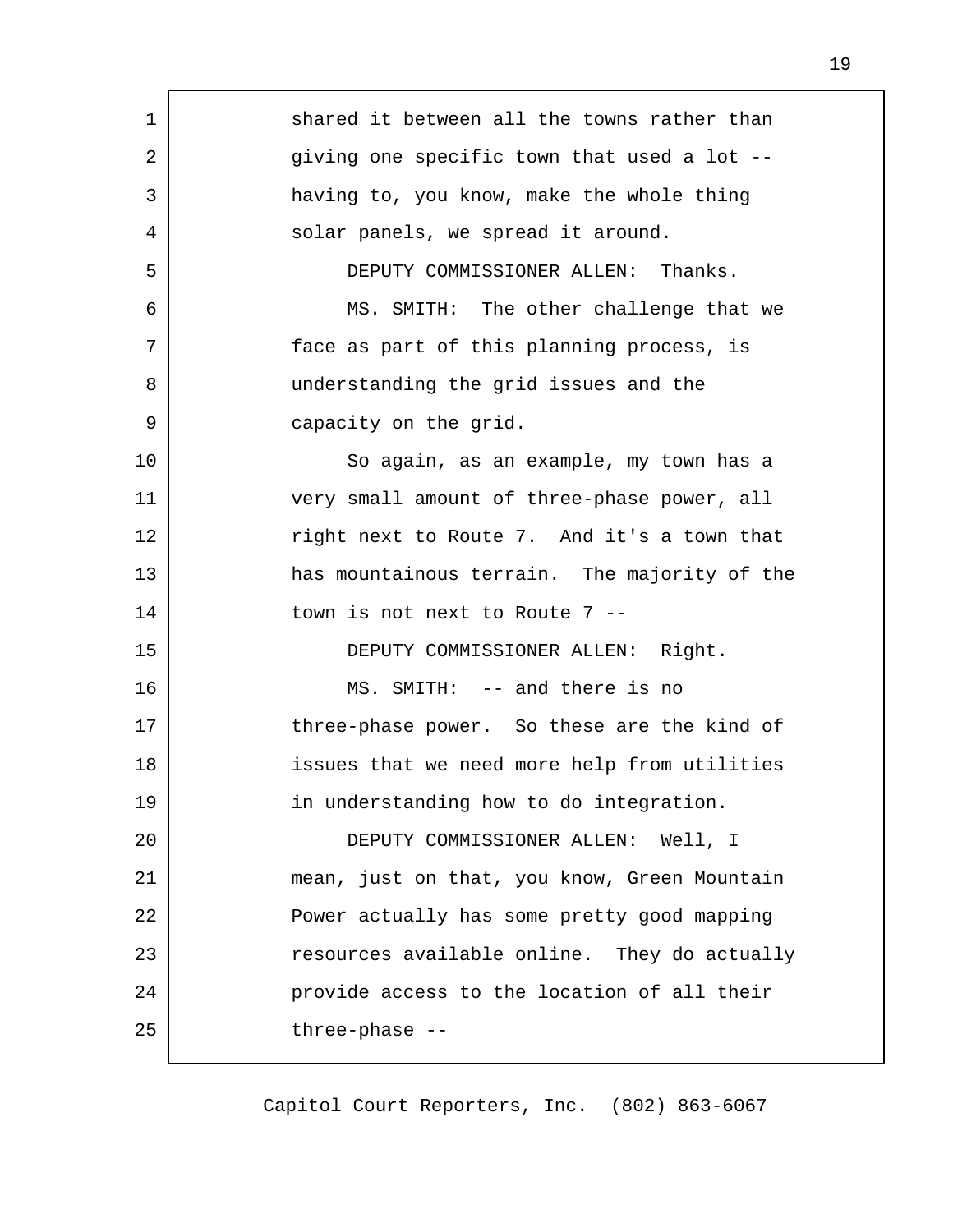| 1  | MS. SMITH: Right. So what do towns do        |
|----|----------------------------------------------|
| 2  | like Shrewsbury, too, like Danby, that have  |
| 3  | practically no three-phase?                  |
| 4  | And my understanding is that it's not        |
| 5  | absolutely necessary for some solar projects |
| 6  | and some other projects. But it's those      |
| 7  | details that -- we can look at the GMP map   |
| 8  | for the broad brush, but --                  |
| 9  | DEPUTY COMMISSIONER ALLEN: Right.            |
| 10 | MS. SMITH: -- the details are what           |
| 11 | concern us. And we have seen a lot of solar  |
| 12 | in this region. We've reviewed so many       |
| 13 | applications over the last few years, we've  |
| 14 | become pretty good at looking at siting      |
| 15 | issues.                                      |
| 16 | And we're moving on to costs and grid        |
| 17 | capacity, and if you put a project here, a   |
| 18 | big project, is it going to force -- is it   |
| 19 | going to use up the grid capacity so that    |
| 20 | local homeowners can't get metered, for      |
| 21 | instance.                                    |
| 22 | DEPUTY COMMISSIONER ALLEN: Right.            |
| 23 | MS. SMITH: These are the kinds of            |
| 24 | questions we are now asking the developers,  |
| 25 | when they come in with their proposals.      |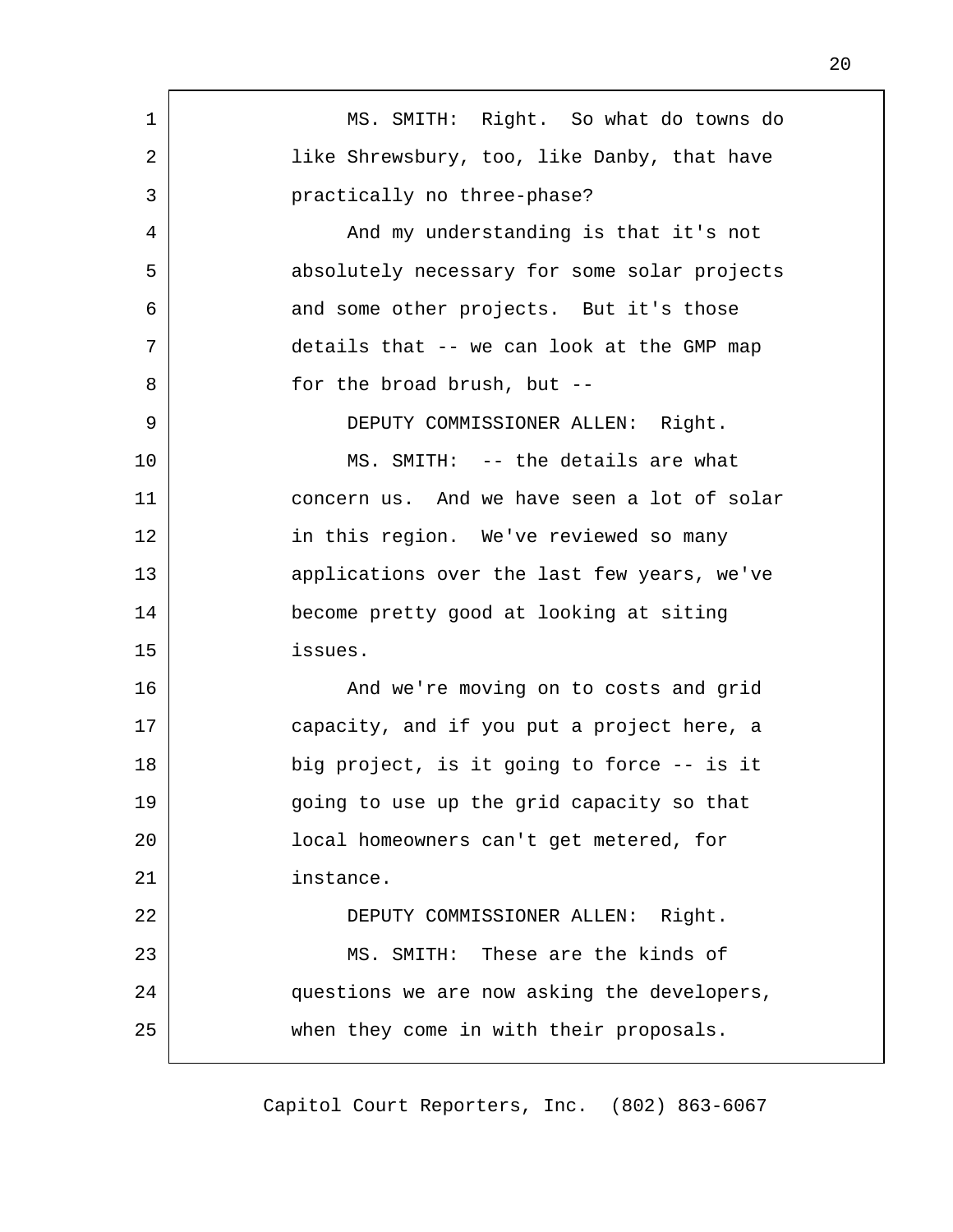| 1  | DEPUTY COMMISSIONER ALLEN: I appreciate        |
|----|------------------------------------------------|
| 2  | the sensitivity to the grid. It is a           |
| 3  | challenge, and I know that you know about the  |
| 4  | kinds of challenges we face in the SHEI area   |
| 5  | that's in the north.                           |
| 6  | But you can also go online and see the         |
| 7  | solar map that Green Mountain Power has.<br>It |
| 8  | shows where at the distribution system level,  |
| 9  | some of the challenges are kind of rising to   |
| 10 | the top and are going to force some            |
| 11 | solutions.                                     |
| 12 | And there are probably a number of             |
| 13 | solution pathways, but -- in being mindful of  |
| 14 | the infrastructure as these things go,         |
| 15 | perhaps thinking through the regulatory        |
| 16 | mechanisms that can be applied, and the        |
| 17 | informational planning mechanisms that can be  |
| 18 | employed to make better use of our great       |
| 19 | resources.                                     |
| 20 | It's important. And I think very few           |
| 21 | people are very aware of that issue. I think   |
| 22 | it's going to become a challenge, and will     |
| 23 | become more apparent as we go forward and      |
| 24 | face the pressures.                            |
| 25 | Okay. Any other comments? Yes,                 |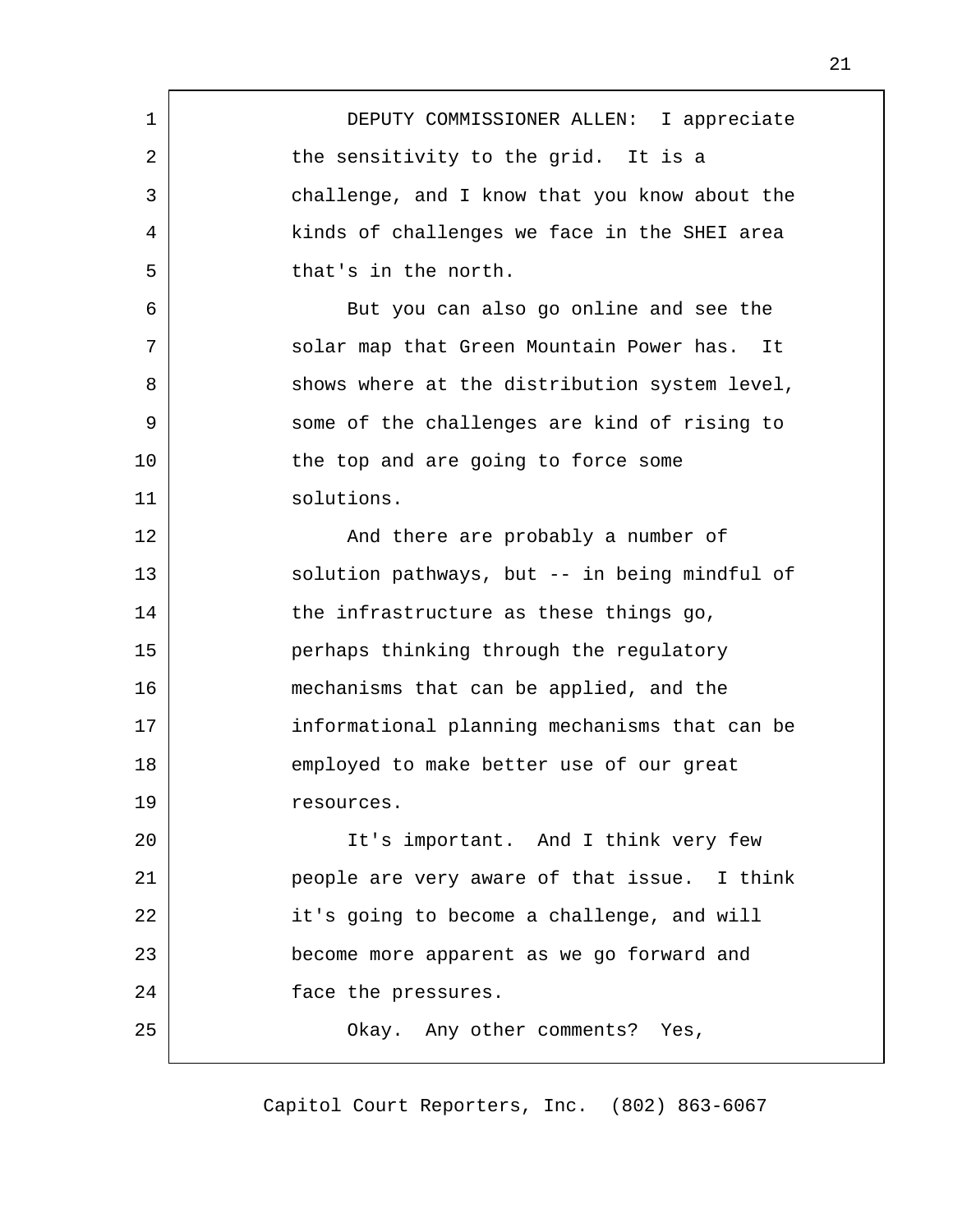| 1  | David.                                        |
|----|-----------------------------------------------|
| 2  | MR. MILLS: Ed says I can't keep my            |
| 3  | mouth shut. It's along this line and it       |
| 4  | really doesn't have to do with this plan, but |
| 5  | you are talking about, you know, the grid and |
| 6  | using up the grid.                            |
| 7  | The other thing is, how much land is          |
| 8  | being used up. As a farmer, this is what I    |
| 9  | am sensitive to. And I understand you have    |
| 10 | to have setbacks. But I look at some of       |
| 11 | these solar things and you have taken a       |
| 12 | perfectly good ten-acre meadow and you've     |
| 13 | plunked five acres of solar in the center of  |
| 14 | it, and the rest of it's useless.             |
| 15 | To me, somewhere along the way, you've        |
| 16 | got to stop wasting so much land and be able  |
| 17 | to use the majority of the space.             |
| 18 | Otherwise -- because people get sick of this  |
| 19 | one popping up here and that one popping up   |
| 20 | And if you could go from having to<br>there.  |
| 21 | build ten fields down to even six fields or   |
| 22 | seven fields, I think it would help.<br>It    |
| 23 | would help.                                   |
| 24 | So I guess what I'm saying is, you know,      |
| 25 | if somebody is building a solar project and   |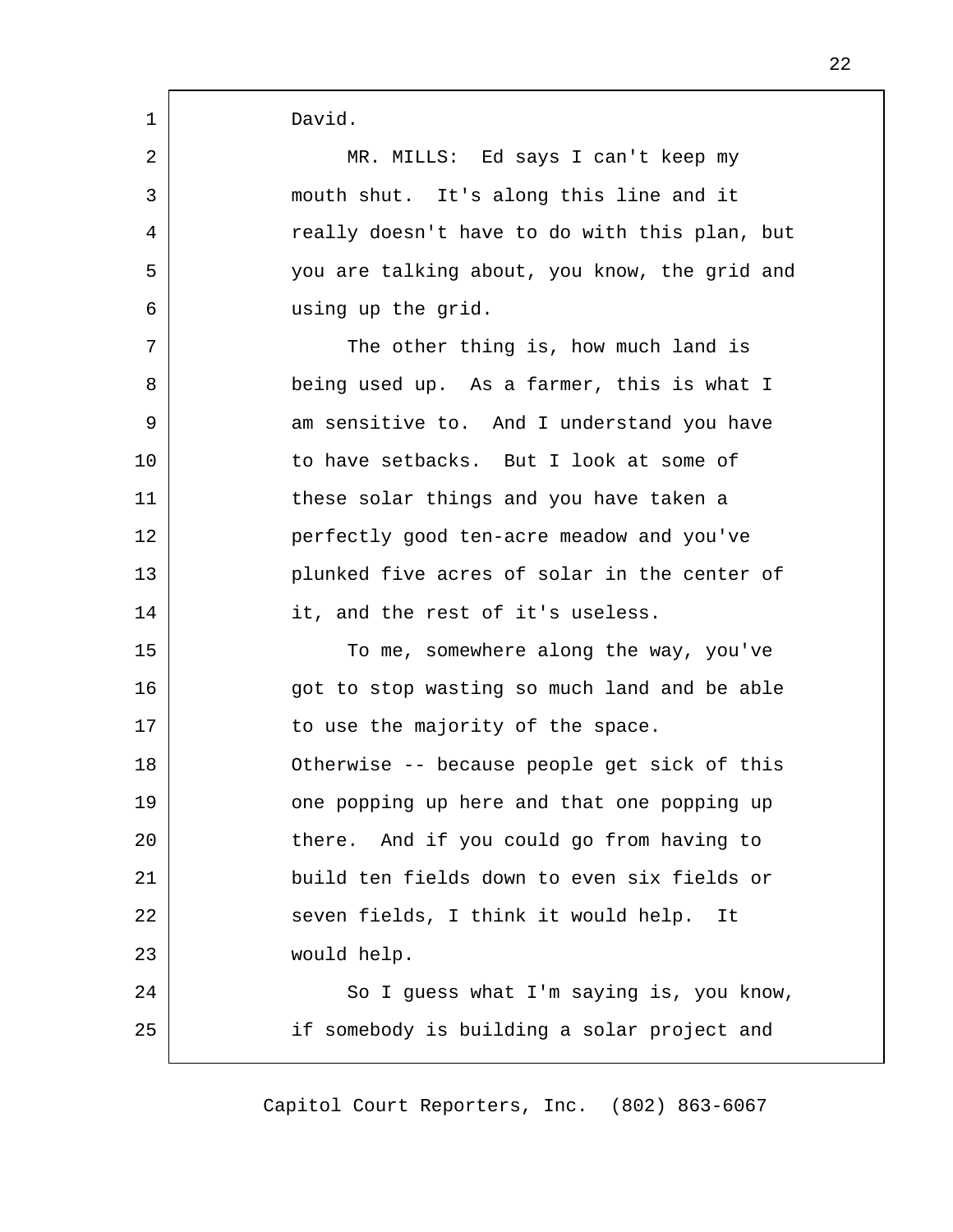| 1  | the neighbor doesn't mind if the solar goes   |
|----|-----------------------------------------------|
| 2  | right up to their fence line, have provisions |
| 3  | so that can happen.                           |
| 4  | And also, you know, roadside setbacks.        |
| 5  | I understand if it's along the interstate and |
| 6  | people are driving 80 miles an hour and they  |
| 7  | go off the road, you've got to have a         |
| 8  | setback. But if you are on a one-lane dirt    |
| 9  | road that's a 20-mile an hour road, maybe     |
| 10 | allow it to be moved closer.                  |
| 11 | Just some things -- and I don't even          |
| 12 | know if you are the right people to be        |
| 13 | talking to, but just some things maybe the    |
| 14 | State could do to save some of our working    |
| 15 | land.                                         |
| 16 | DEPUTY COMMISSIONER ALLEN: So just to         |
| 17 | underscore or clarify, one of the points I    |
| 18 | interpreted you to be making is you would     |
| 19 | like to see fewer larger projects.            |
| 20 | MR. MILLS: No, no, no. I would rather         |
| 21 | see more larger projects.                     |
| 22 | DEPUTY COMMISSIONER ALLEN: I mean fewer       |
| 23 | projects --                                   |
| 24 | MR. MILLS: Fewer projects, but --             |
| 25 | DEPUTY COMMISSIONER ALLEN: Yeah.              |
|    |                                               |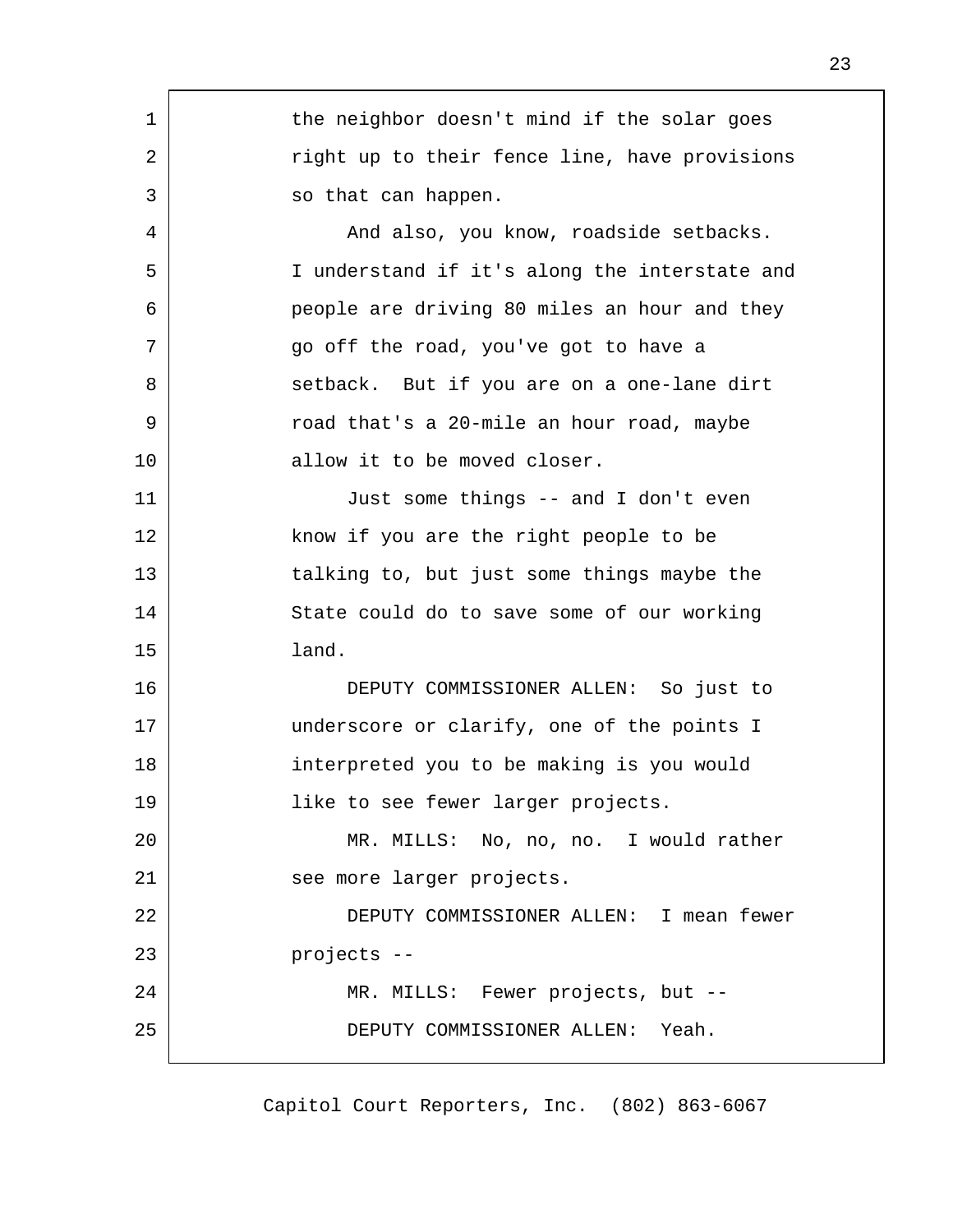| $\mathbf 1$ | MR. MILLS: And not necessarily -- now         |
|-------------|-----------------------------------------------|
| 2           | you are turning my words a little bit. Not    |
| 3           | necessarily larger projects, but use -- if    |
| 4           | you've got a ten-acre meadow, use the whole   |
| 5           | meadow. Don't just use five acres in the      |
| 6           | center of it, use the whole thing.            |
| 7           | Because as a farmer, yes, somebody may        |
| 8           | cut that five acres around the outside a      |
| 9           | couple of times and then it's, like, well,    |
| 10          | this isn't worth it and then it's gone.       |
| 11          | Whereas if you, you know, used eight or       |
| 12          | nine acres of that, that saves you four acres |
| 13          | of another field. I don't know if you         |
| 14          | understand what I'm --                        |
| 15          | MS. GRACE: I absolutely understand what       |
| 16          | you are saying. I just thought that was one   |
| 17          | of the things that people really wanted, was  |
| 18          | setbacks.                                     |
| 19          | MR. MILLS: Well, no. And I understand         |
| 20          | some people do. But in other cases, you       |
| 21          | know, if I'm putting in a solar project and   |
| 22          | my neighbor doesn't care if it's right to the |
| 23          | fence line, then, you know, have a form that  |
| 24          | he can sign that says, hey, we are good with  |
| 25          | it and build it to that. That's all I'm       |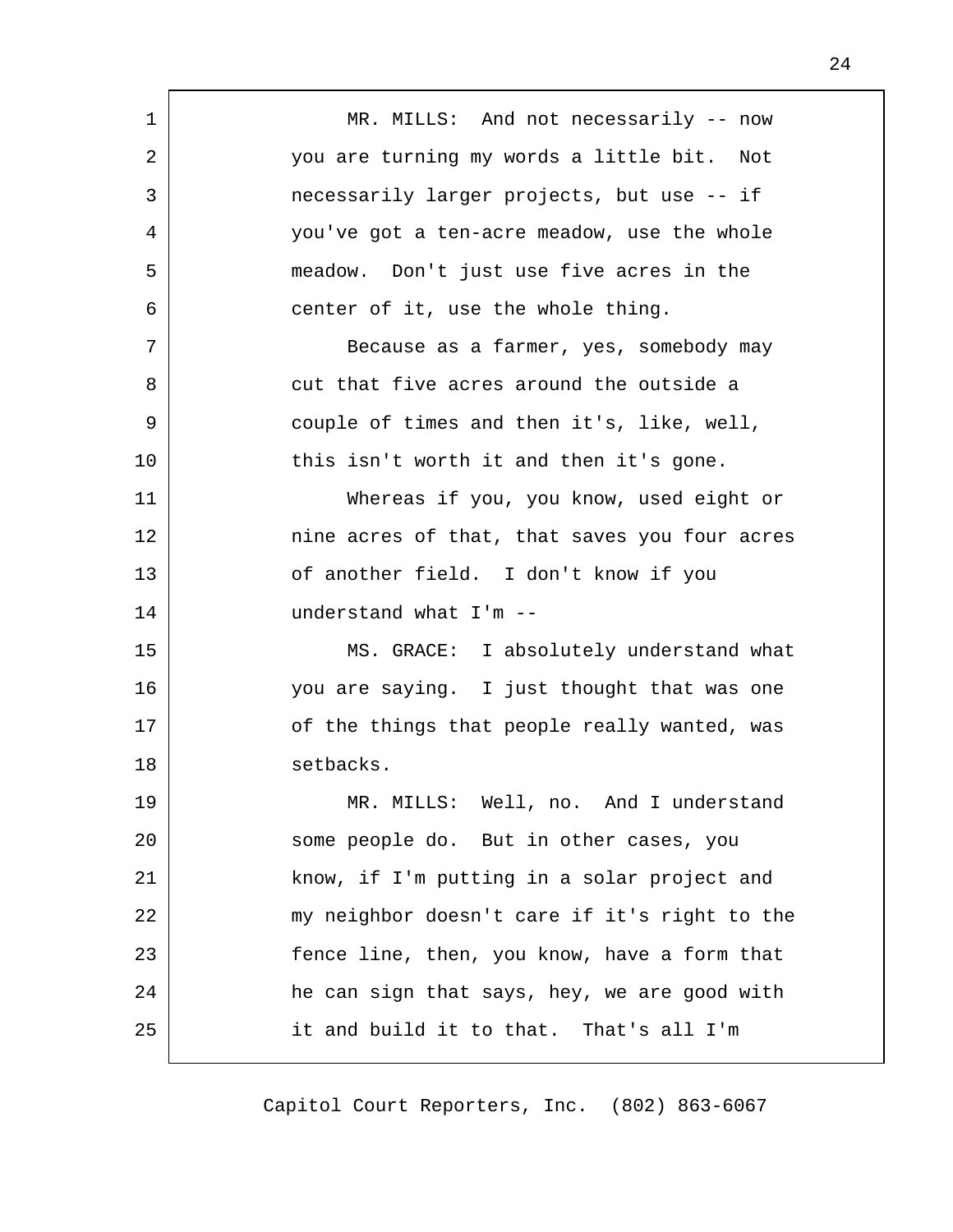| 1  | saying.                                       |
|----|-----------------------------------------------|
| 2  | I understand there's people -- you've         |
| 3  | got two sides. You've got those of us that    |
| 4  | don't like waste, and then you've got others  |
| 5  | that don't want to see the things. And        |
| 6  | they're competing interests.                  |
| 7  | MR. BOVE: It's more about the screening       |
| 8  | than the setback?                             |
| 9  | MR. MILLS: Well, I mean, I look at --         |
| 10 | Markowskis on my road. They put in last       |
| 11 | year. And there's -- I don't know -- there's  |
| 12 | got to be 100, 150 feet from the road, that's |
| 13 | now -- it was perfectly good meadow, that now |
| 14 | it's waste land.                              |
| 15 | They've planted trees and whatever,           |
| 16 | which is fine. But, you know, plant 50 acres  |
| 17 | of trees and use the other hundred feet for   |
| 18 | solar panel. It seems like there's just an    |
| 19 | awful lot of waste.                           |
| 20 | MS. SMITH: Which makes me think also          |
| 21 | about -- one of our frustrations is that we   |
| 22 | have so many parking lots, certainly at the   |
| 23 | mall. We have Home Depot.                     |
| 24 | MR. BOVE: That's what I was just              |
| 25 | thinking.                                     |
|    |                                               |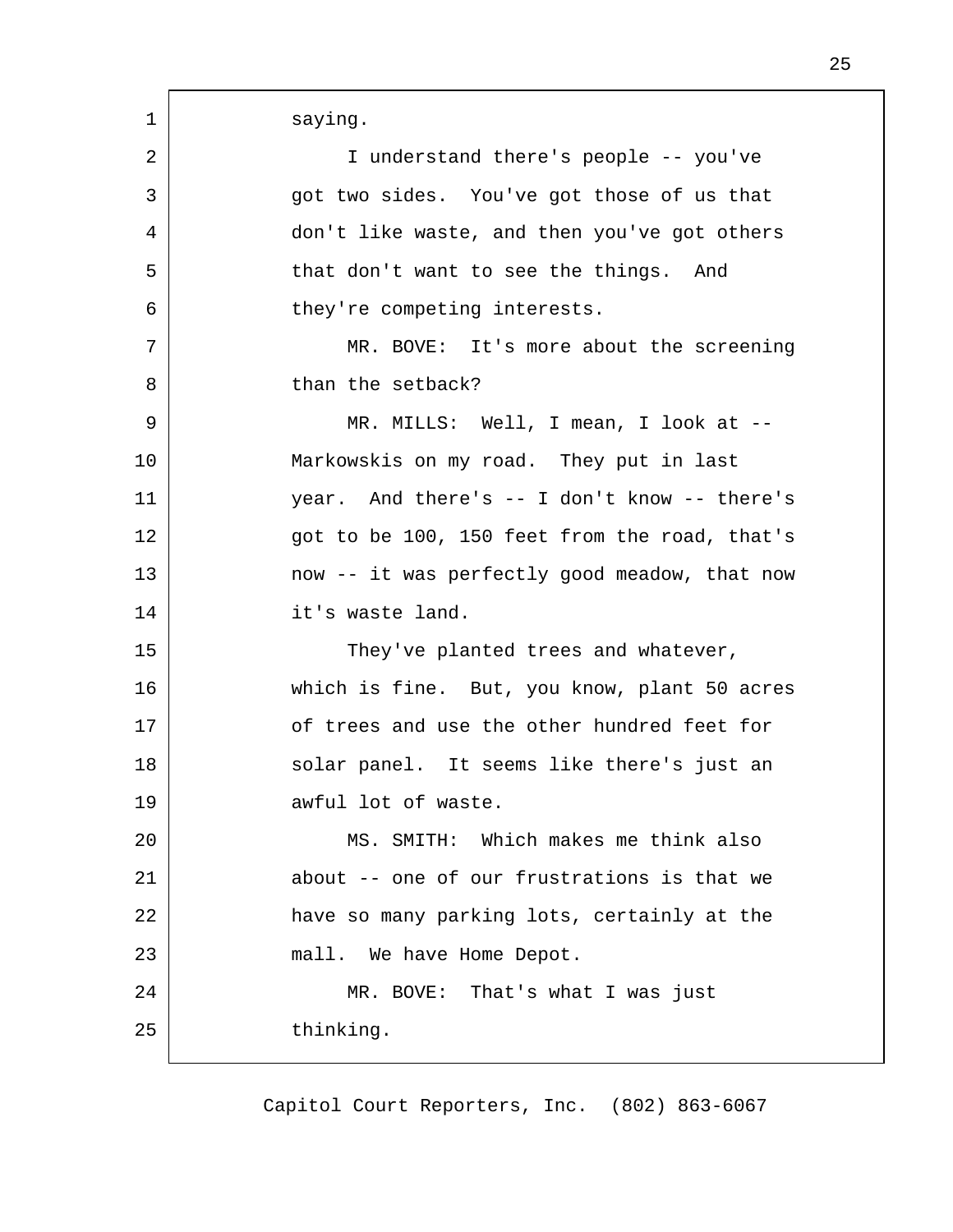| 1  | MS. SMITH: We have all this built             |
|----|-----------------------------------------------|
| 2  | landscape and we're just watching more car    |
| 3  | dealerships go in. And we asked the           |
| 4  | developers, why don't you do things on the    |
| 5  | built landscape. Oh, it's more expensive.     |
| 6  | I also would like to highlight what Ed        |
| 7  | called out here in terms of our broadband     |
| 8  | access. At my house, I have 900 million bps   |
| 9  | up and download speed, where you guys in      |
| 10 | Montpelier might have a hundred.              |
| 11 | That system has been built out -- and I       |
| 12 | don't know how many Rutland County towns and  |
| 13 | some in Windham County, but it's an           |
| 14 | extraordinary fiber optic network for those   |
| 15 | of us who have it.                            |
| 16 | So, while there is this idea that people      |
| 17 | are going to live in village centers and stop |
| 18 | commuting, I stay home for weeks at a time.   |
| 19 | I, you know, milk my cow and don't grow a big |
| 20 | garden and, you know, it's a game changer for |
| 21 | this region and it is somewhat unique, and    |
| 22 | should be the envy of everyone else in terms  |
| 23 | of trying to get such high speed fiber optic  |
| 24 | all around the state.                         |
| 25 | DEPUTY COMMISSIONER ALLEN:<br>Okay.           |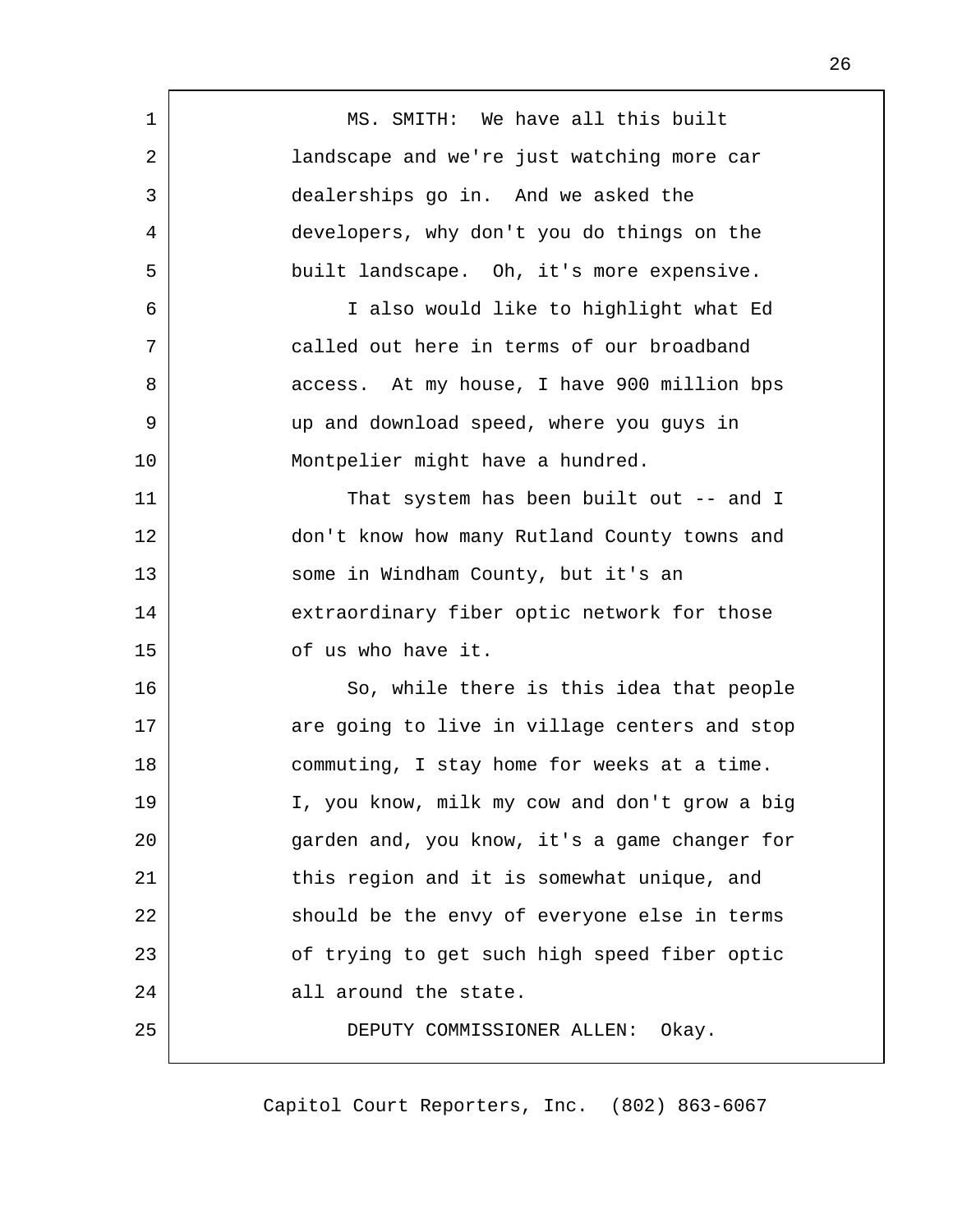| 1  | MR. BOVE: We need to do a better job          |
|----|-----------------------------------------------|
| 2  | promoting that, the economic development      |
| 3  | groups in the region, because it's huge.      |
| 4  | MS. SMITH: Danby, Tinmouth, Middletown        |
| 5  | Springs --                                    |
| 6  | MR. BOVE: Middletown Springs which has        |
| 7  | no cell service.                              |
| 8  | MS. SMITH: -- has this high speed             |
| 9  | fiberoptic.                                   |
| 10 | DEPUTY COMMISSIONER ALLEN: Okay. Well,        |
| 11 | I'm hearing that increasingly. That's         |
| 12 | something to stay tuned because I think it    |
| 13 | will become a bigger issue going forward.     |
| 14 | MS. SMITH: It's awesome. It really is         |
| 15 | amazing.                                      |
| 16 | DEPUTY COMMISSIONER ALLEN: Okay, good.        |
| 17 | Any concluding thoughts by anyone? Okay.      |
| 18 | With that, I think I'll just end this. And    |
| 19 | thank you all for coming out and sharing your |
| 20 | thoughts and questions.                       |
| 21 | MR. BOVE: Thank you.                          |
| 22 | DEPUTY COMMISSIONER ALLEN: And thank          |
| 23 | you, Ed, for running us through the plan.     |
| 24 | (WHEREUPON, the Public Hearing was            |
| 25 | concluded at approximately 6:35 p.m.)         |
|    |                                               |